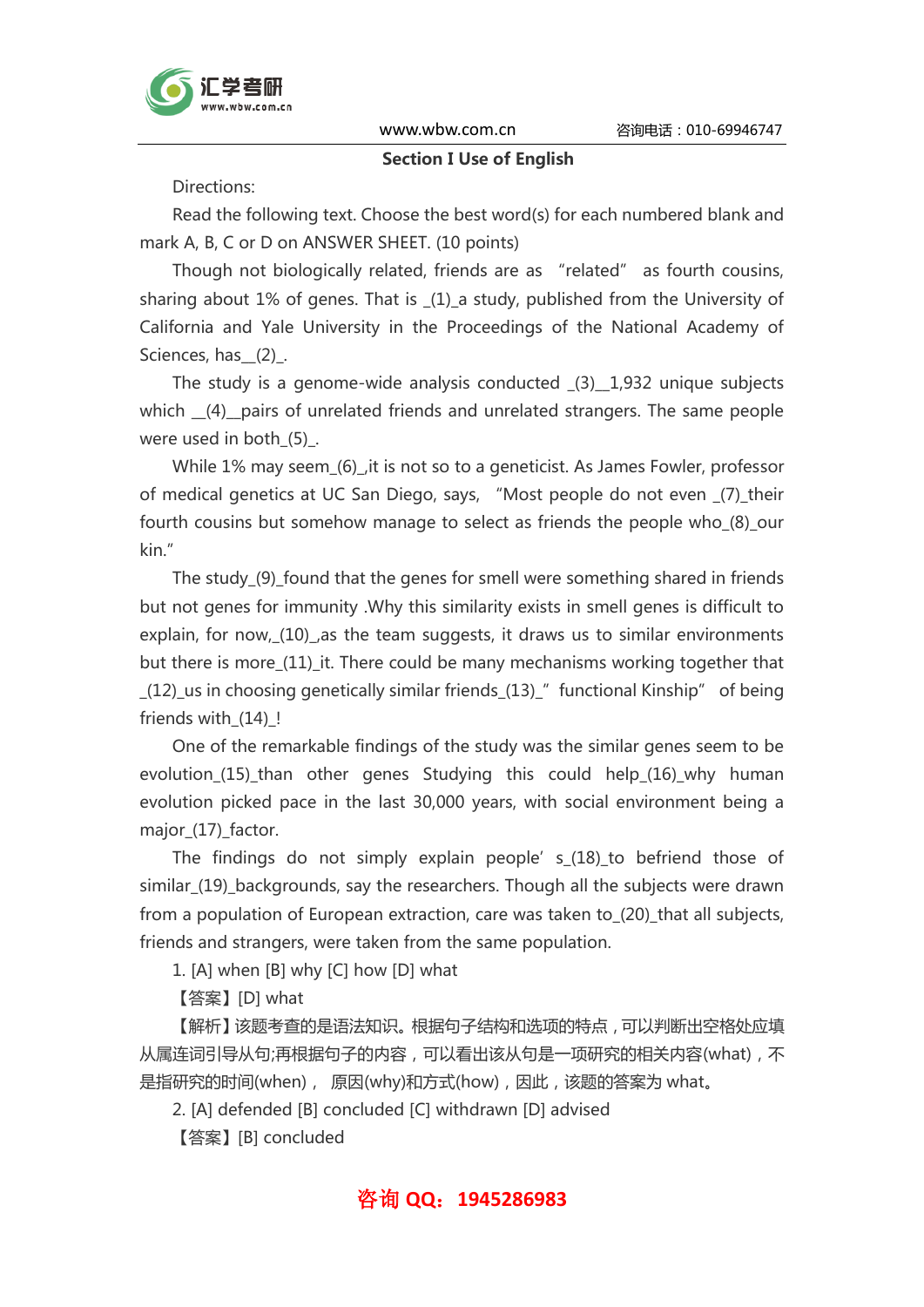

【解析】从此题所在的句子的前后内容可以判断出,that is\_\_\_\_\_\_\_ 中的 that 是指第一 句话的内容(朋友与我们基因上的相关性),很显然是研究得出的结论。因此,答案为 concluded。

3. [A] for [B] with [C] on [D] by

【答案】[C] on

【解析】根据空格所在句子的内容(研究对 1932 分独特的受试者进行分析)判断出进行 分析的对象是 1932 unique subjects。conduct analysis on…是固定表达。

4. [A] compared [B] sought [C] separated [D] connected

【答案】[A] compared

【解析】该空格所在的句子是 which 引导的定语从句修饰 study,意思是:对几对基因 不相关的朋友和陌生人进行\_\_\_\_\_\_\_。因为"研究"的内容是关于朋友间基因上的相关性问 题,所以完整的意思应该是:对几对基因不相关的朋友和陌生人进行比较。所以最佳答案为 compared。

5. [A] tests [B] objects [C]samples [D] examples

【答案】[C] samples

【解析】根据空格的前后内容判断,到第五个空为止,文章都在讲实验过程,和实验对 象,第五个空格所在句子的内容是:相同的人们都用于实验中的这两类\_\_\_\_\_\_。所以根据上 下文语境和内容,应该选与实验对象相对应的 samples(样例).因此,答案是 samples。

6. [A] insignificant [B] unexpected [C]unbelievable [D] incredible

【答案】[A] insignificant

【解析】空的语境为:尽管这 1%看起来似乎\_\_\_\_,但是遗传学家可不这么认为。空前 后形成对比转折的逻辑关系,而从后文列举的例子中可知遗传学家 James Fowler 对这 1% 基因的态度是肯定的,故答案为 A。

7. [A] visit [B] miss [C] seek [D] know

【答案】[D] know

【解析】空的语境为:大多数人甚至不\_\_\_\_他们隔三代的表亲,但却设法选择那些\_\_\_\_ 我们亲戚的人作为朋友。填入的词必须满足前后句之间的转折逻辑关系,四个选项带入,只 有 D 选项符合上下文语义。

8. [A] resemble [B] influence [C] favor [D] surpass

【答案】[A] resemble

【解析】空的语境为:大多数人甚至不认识他们隔三代的表亲,但却设法选择那些 我们亲戚的人作为朋友。根据全文中心:基因上的相似性,可知本题选择 A。

9. [A] again [B] also [C] instead [D] thus

【答案】[B] also

【解析】空所在的句子开头用"The study…",显然这是对上文话题的继续阐述,前文 指出研究发现朋友与我们有 1%的基因关系,而空所在句"the genes for smell were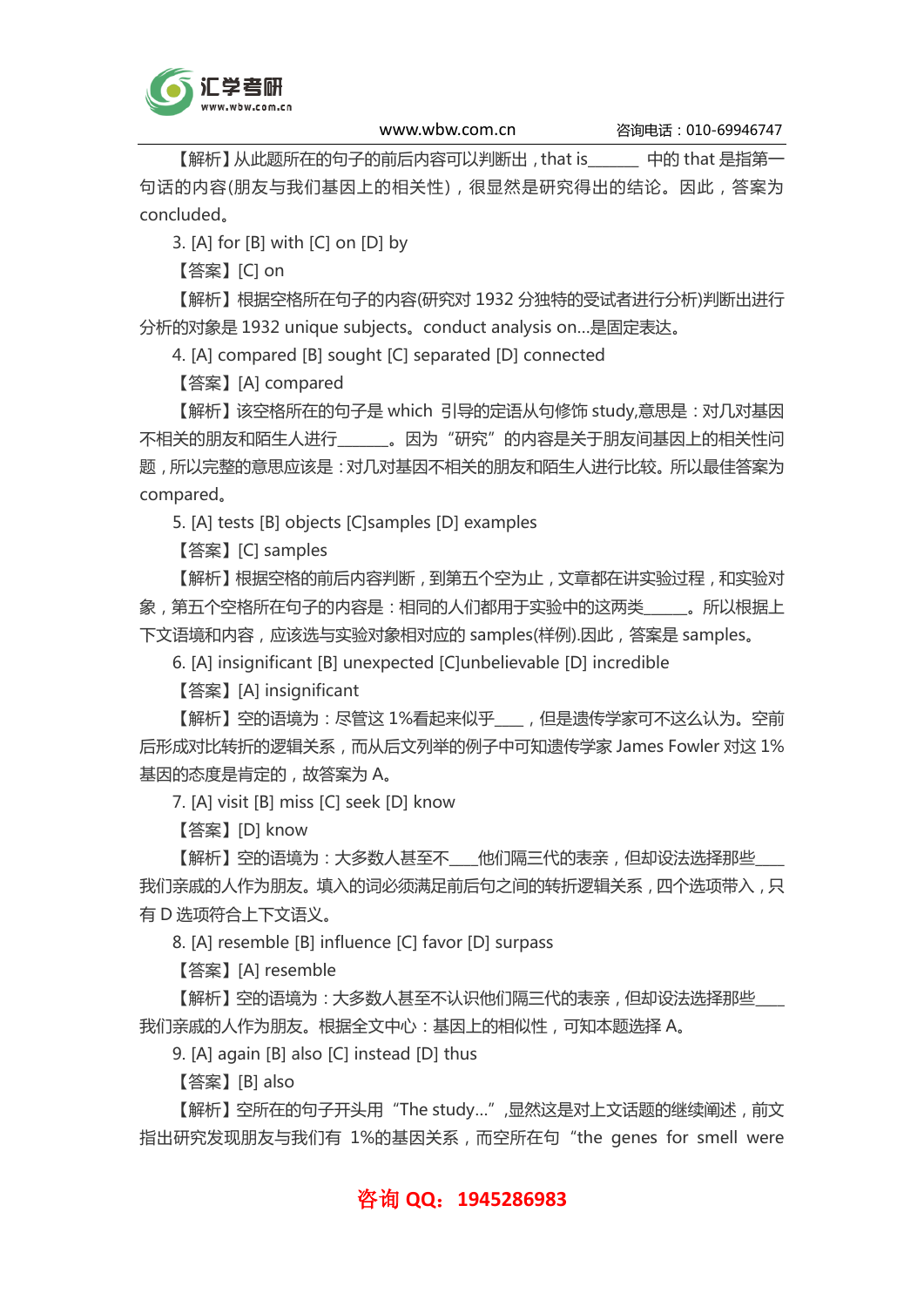

something shared in friends"在进一步详细讨论该话题, 前后之间是顺接关系, 故答案 为 B。

10. [A] Meanwhile [B] Furthermore [C] Likewise [D] Perhaps

【答案】[D] Perhaps

【解析】从选项和文字中句子结构可以判断,空格处要求填入一个能够体现前后两个句 子逻辑关系的副词,空前的句子谈到"为什么在嗅觉基因方面存在相似性还很难解释",空 后却紧接着对此得出一个相关结论,很明显是矛盾的,所以此结论只能是一种不确定的推测, 故答案为 D。

11. [A] about [B] to [C]from [D]like

【答案】[B] to

【解析】该题为介词选择题。后半句出现比较级,可见是和前文形成比较关系,因此和 上半句介词保持一致,用介词 to。该句翻译:它(这种相似性)吸引我们到相同的环境,并且 使我们更为相似。因此答案为 to。

12. [A] drive [B] observe [C] confuse [D]limit

【答案】[A] drive

【解析】该句意思为:很多机制共同作用,从而\_\_\_\_\_我们选择基因相似的朋友,\_\_\_\_\_

和\_\_\_\_\_交朋友的"功能关系"。根据上下文可知,此处所填入动词需符合结构 sb. in doing sth, B 选项 observe(观察, 遵守)和 C 选项 confuse(困惑)均无此用法。符合该结构 只有 A 选项 drive(驱使)和 D 选项 limit(限制)。根据上下文可得知:这些机制驱使我们选择 基因相似的朋友,符合文章主题。如果选限制则为反向干扰。因此答案为 drive。

13. [A] according to [B] rather than [C] regardless of [D] along with

【答案】[B] rather than

【解析】所填词为逻辑关系短语,空前说选择基因相似的朋友,空后说具有"实用关系" 的朋友,可知前后为对立关系,并且根据文章主题,可知肯定前者而否定后者,可锁定 B 选项 rather than。A 选项 according to(根据)没有体现出对立及取舍关系,因此排除;C 选 项 regardless of(不管)表让步关系,干扰性较强,但文章更强调取前舍后,因此排除;D 选 项 along with(伴随)表顺接,故排除。故答案为 rather than。

14. [A] chances [B]responses [C]missions [D]benefits

【答案】[D] benefits

【解析】根据前文 functional kinship(实用关系)可得出 D 选项 benefits(利益),前后 形成呼应。A 选项 chances(机会)、B 选项 responses(反应)、C 选项 missions(使命)均不 符合题意。故答案为 benefits。

15. [A] later [B]slower [C] faster [D] earlier

【答案】[C] faster

【解析】该句为:evolving \_\_\_\_\_\_ than other genes(比其他基因进化得\_\_\_\_\_\_). 根据 同词复现,我们找到该段第二句话中:human evolution picked pace in the last 30,000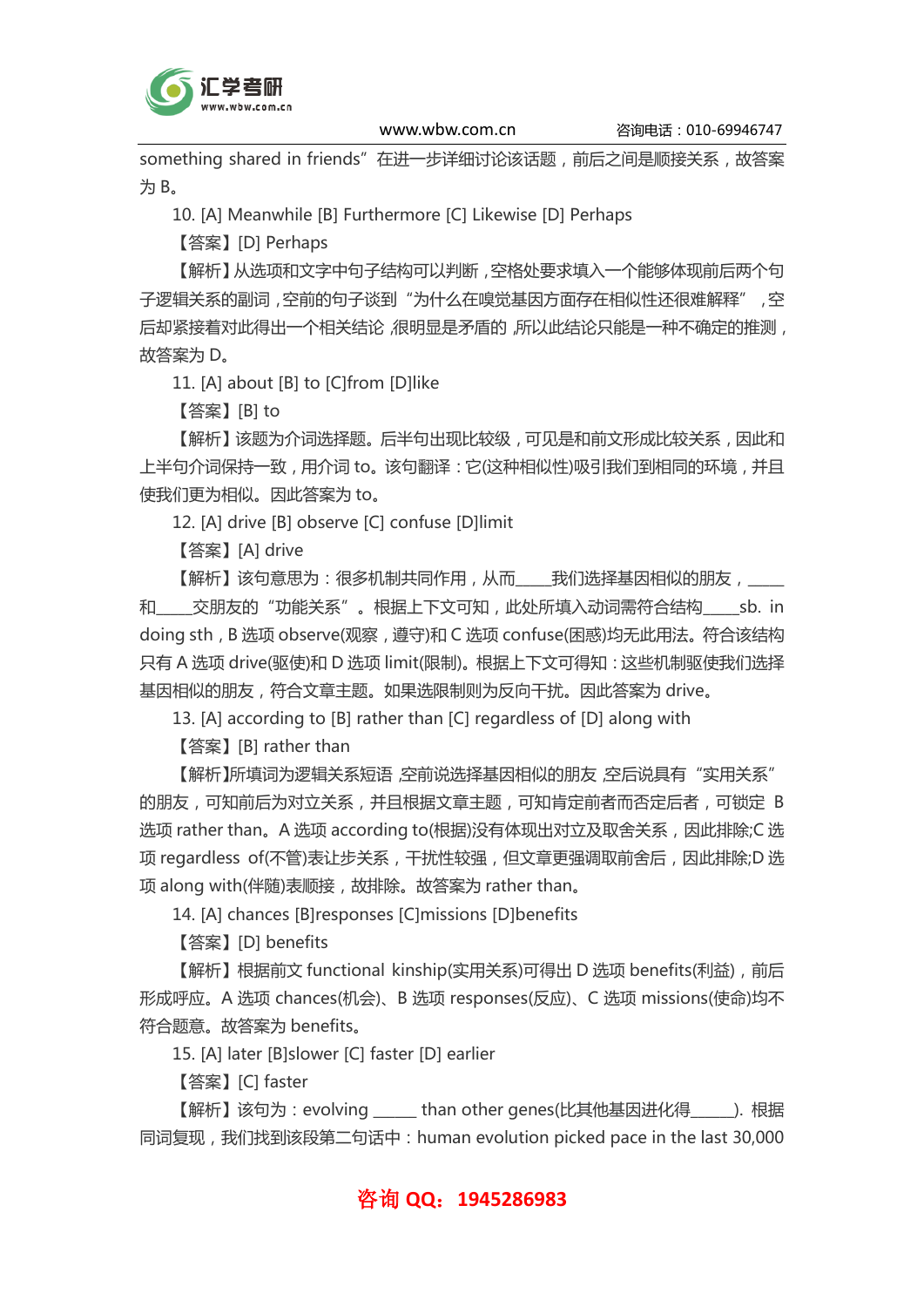

years(人类进化在过去 30000 年间提速)。C 选项 faster 与下文 picked pace(加速)形成呼 应,故答案为 faster。

16. [A]forecast [B]remember [C]understand [D]express

【答案】[C] understand

【解析】此题考查动词。根据语意。空格后面是一个 why 引导的宾语从句, 意为"人 类进化在过去三万年间得以加速的原因",表示这一研究的结果和意义。能与这一宾语从句 构成搭配的只有 C 选项 understand。A 选项 forecast "预测"与"过去三万年"相矛盾, B 选项 remember "记住"和 D 选项 "express"均不符合文意。

17. [A] unpredictable [B]contributory [C] controllable [D] disruptive

【答案】[B] contributory

#### 2015 年考研英语一真题原文及答案解析完整版

【解析】此空需要填入一个形容词,表达社会环境对人类进步所起到的作用。help, pick pace 这两个词表达的都是积极的含义,因此此处需要填入一个带有褒义的感情色彩的 词,因此排除 A 选项"不可预测的"和 D 选项"破坏性的"; B 而 C 选项"可控的",与语 意无关;因此正确答案为 B 选项 contributory "促进的"。

18. [A] endeavor [B]decision [C]arrangement [D] tendency

【答案】[D] tendency

【解析】此处进一步陈述这一研究的结论。A 选项 endeavor "努力",B 选项 "决定", C 选项"安排",D 选项"倾向"。本文的主旨重在解释人们在交朋友的不自觉的一种倾向, 而非通过人为的有意识的举动来选择朋友。因此正确答案为 D。

19. [A] political [B] religious [C] ethnic [D] economic

【答案】[C] ethnic

【解析】结合文意,人们普遍希望和有相似基因背景的人。C 选项 ethnic 意为"种族 的, 民族的", 是对上文中多次重复出现的 genes,以及下文的 the same population 的同 义复现。因此正确答案为 C。 A 选项 political "政治的", B 选项"宗教的", D 选项"经 济的"均不符合原文文意。

20. [A] see [B] show [C] prove [D] tell

【答案】[A] see

【解析】此处考察动词,动词势必要看前后搭配。see that 构成固定词组,意为"务 必使……",符合文意,即:即使所有的受访者都拥有欧洲血统,(研究者们)仍然悉心确保 所有的受访者、朋友和陌生人都来自于同一群种。选项 B"展示",选项 C"证明",选项 D"辨别"均无此含义,且不符合文意。

#### Section II Reading Comprehension

Part A

Directions:

Read the following four texts. Answer the questions below each text by choosing A, B, C or D. Mark your answers on ANSWER SHEET. (40 points)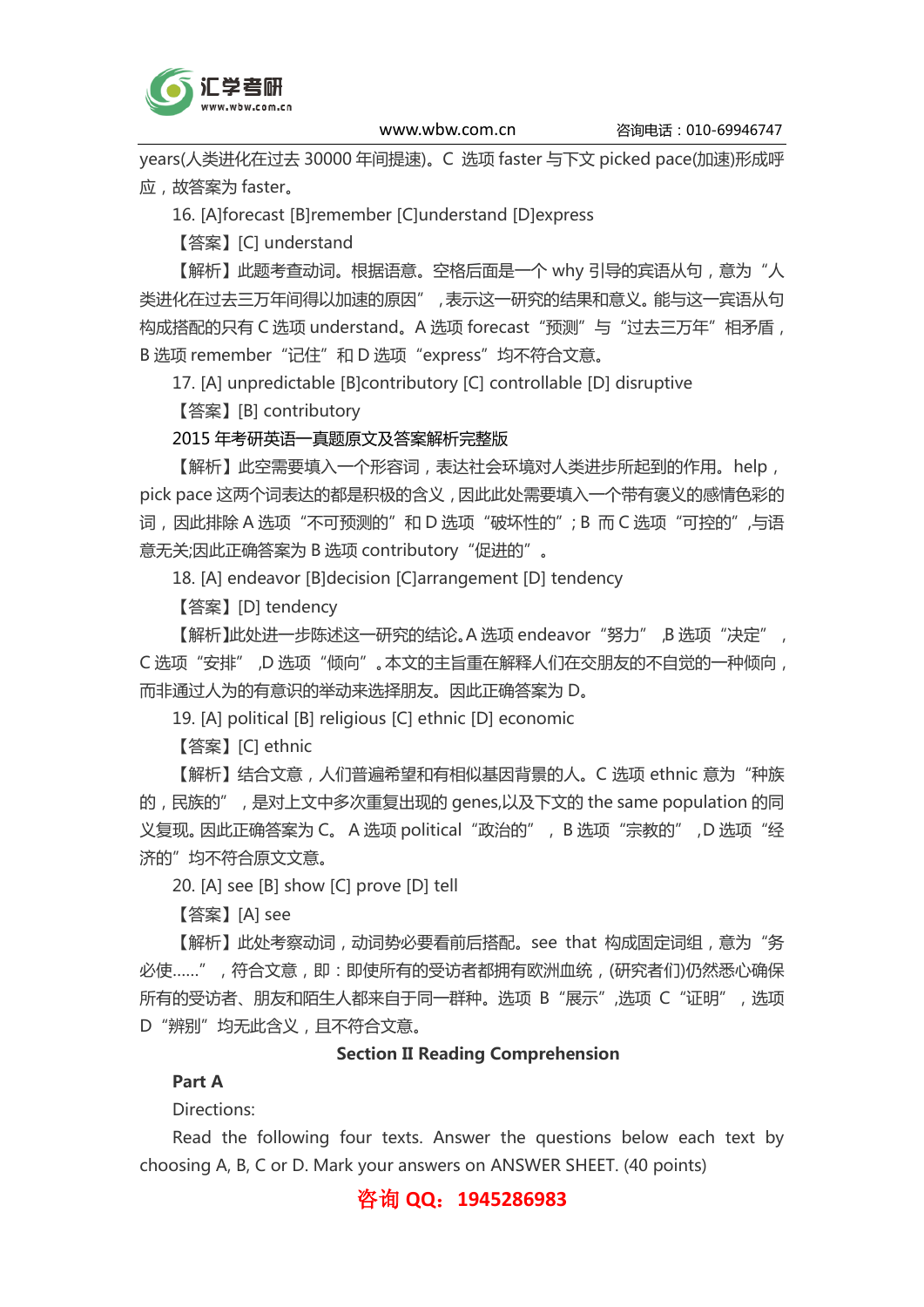



King Juan Carlos of Spain once insisted "kings don't abdicate, they dare in their sleep." But embarrassing scandals and the popularity of the republican left in the recent Euro-elections have forced him to eat his words and stand down. So, does the Spanish crisis suggest that monarchy is seeing its last days? Does that mean the writing is on the wall for all European royals, with their magnificent uniforms and majestic lifestyle?

The Spanish case provides arguments both for and against monarchy. When public opinion is particularly polarised, as it was following the end of the Franco regime, monarchs can rise above "mere" politics and "embody" a spirit of national unity.

It is this apparent transcendence of politics that explains monarchs' continuing popularity polarized. And also, the Middle East excepted, Europe is the most monarch-infested region in the world, with 10 kingdoms (not counting Vatican City and Andorra). But unlike their absolutist counterparts in the Gulf and Asia, most royal families have survived because they allow voters to avoid the difficult search for a non-controversial but respected public figure.

Even so, kings and queens undoubtedly have a downside. Symbolic of national unity as they claim to be, their very history—and sometimes the way they behave today – embodies outdated and indefensible privileges and inequalities. At a time when Thomas Piketty and other economists are warning of rising inequality and the increasing power of inherited wealth, it is bizarre that wealthy aristocratic families should still be the symbolic heart of modern democratic states.

The most successful monarchies strive to abandon or hide their old aristocratic ways. Princes and princesses have day-jobs and ride bicycles, not horses (or helicopters). Even so, these are wealthy families who party with the international 1%, and media intrusiveness makes it increasingly difficult to maintain the right image.

While Europe's monarchies will no doubt be smart enough to survive for some time to come, it is the British royals who have most to fear from the Spanish example.

It is only the Queen who has preserved the monarchy's reputation with her rather ordinary (if well-heeled) granny style. The danger will come with Charles, who has both an expensive taste of lifestyle and a pretty hierarchical view of the world. He has failed to understand that monarchies have largely survived because they provide a service – as non-controversial and non-political heads of state.

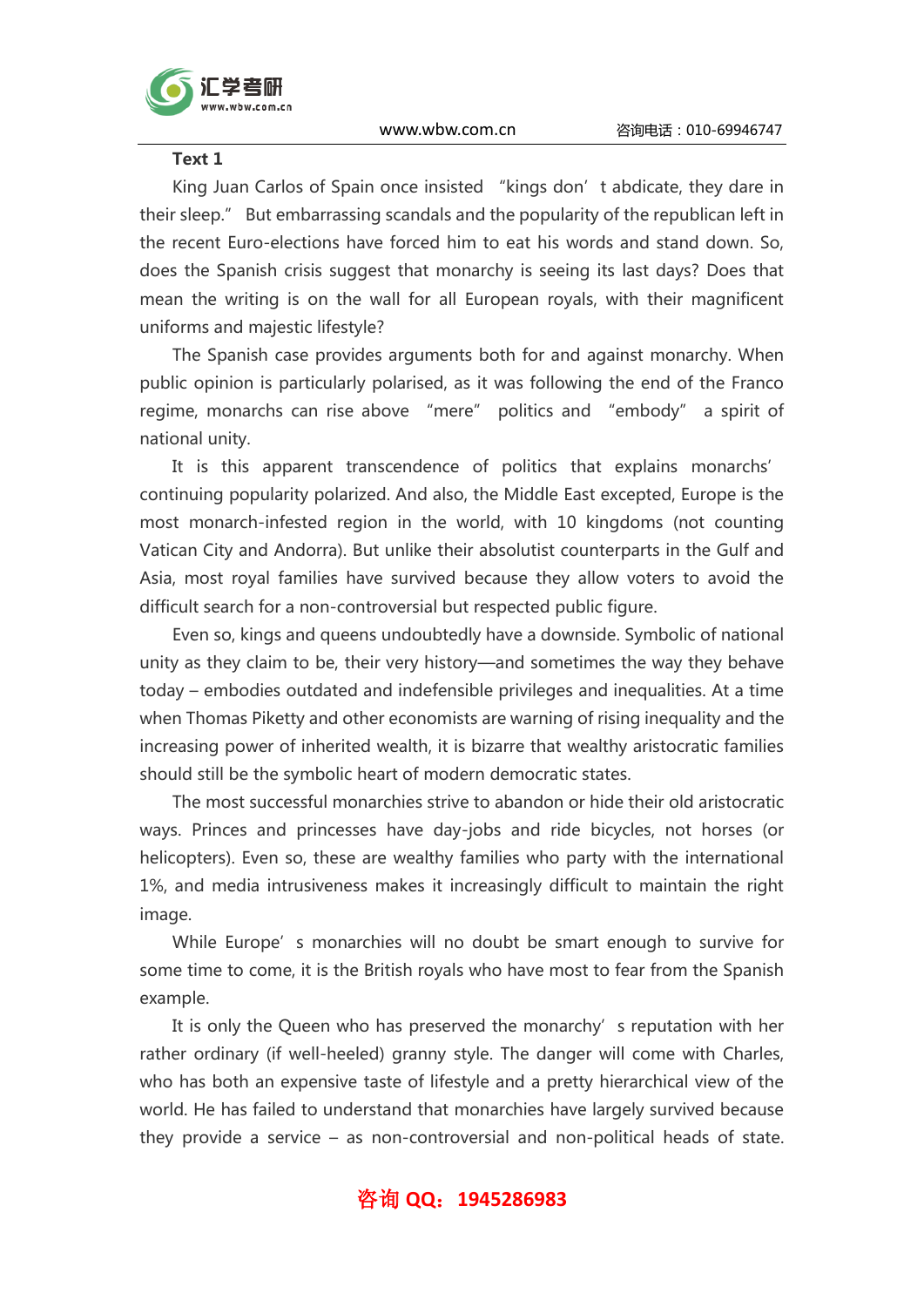

Charles ought to know that as English history shows, it is kings, not republicans, who are the monarchy's worst enemies.

21. According to the first two Paragraphs, King Juan Carlos of Spain

[A] used turn enjoy high public support

[B] was unpopular among European royals

[C] cased his relationship with his rivals

[D]ended his reign in embarrassment

【答案】[D] ended his reign in embarrassment

【解析】事实细节题。根据题干要求,定位到文章前两段。而文章第一段的第二句话提 到"But embarrassing scandals and the popularity of the republican left in the recent Euro-elections have forced him to eat his words and stand down."(在最近的 欧洲选举中,令人尴尬的丑闻和受欢迎的共和党,均迫使 Carlos 收回前言并退位)。D 选项 中, "stand down"是 "end reign"的同义置换,且 "embarrassment"与导致 Carlos 卸任的原因"embarrassing scandals"是相呼应的。故 D 是正确答案。A、B、C 均属于 无中生有。

22. Monarchs are kept as heads of state in Europe mostly

[A] owing to their undoubted and respectable status

[B] to achieve a balance between tradition and reality

[C] to give voter more public figures to look up to

[D]due to their everlasting political embodiment

【答案】[A] owing to their undoubted and respectable status

【解析】事实细节题。根据题干关键词"monarchs"和"heads of state", 定位到 第三段的最后一句话"...most royal families have survived because they allow voters to avoid the difficult search for a non-controversial but respected public figure."(大多数的王室幸存下来是由于他们让选民可以避免去寻找一个不受争议且受尊敬 的公众人物的困难)其中"non-controversial but respected public figure"正是 A 选项 中 "undoubted and respectable status" 的同义置换。故 A 是正确答案。

23. Which of the following is shown to be odd, according to Paragraph 4?

[A] Aristocrats' excessive reliance on inherited wealth

[B] The role of the nobility in modern democracies

[C] The simple lifestyle of the aristocratic families

[D]The nobility's adherence to their privileges

【答案】[B] The role of the nobility in modern democracies

【解析】事实细节题。定位在第四段的最后一句话"...it is bizarre that wealthy aristocratic families should still be the symbolic heart of modern democratic states." (离奇的是, 富有的贵族竟然仍是现代民主国家的象征核心)其中, the symbolic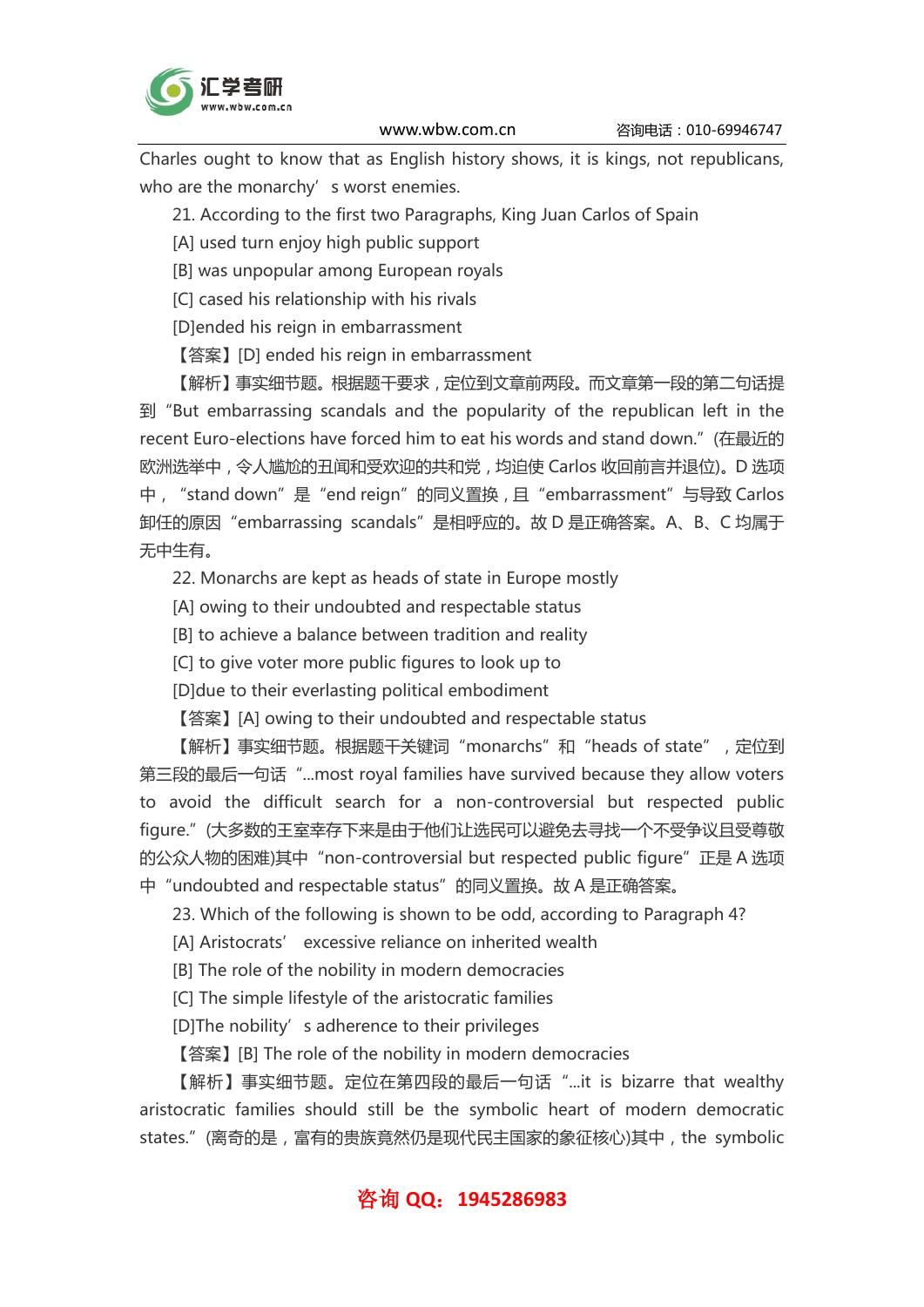

heart of modern democratic states 是题干 the role of the nobility in modern democracies 的同义置换。

- 24. The British royals "have most to fear" because Charles
- [A] takes a rough line on political issues
- [B] fails to change his lifestyle as advised
- [C] takes republicans as his potential allies
- [D] fails to adapt himself to his future role
- 【答案】[D] fails to adapt himself to his future role

【解析】事实细节题。该题考查:英国皇家贵族们非常害怕是因为查尔斯……。根据题 干专有名词 Charles 可定位到文章第七段"the danger will come with Charles...worst enemies"。本段指出"危险源自于查尔斯,他生活奢靡,等级观念显著;并且他没有意识 到君王的幸存很大程度上取决于君王提供了公共服务,同时,查尔斯并不知道,国王才是君 主制度最大的敌人,而非共和党人。"选项 A 意为:对待政治问题态度强硬,文章并无提 及;选项 B 意为, 对待建议的生活方式改变失败, 文章中提到生活方式, 但并未提到改变生 活方式;选项 C 意为:视共和党人为潜在盟友,文章中提到,共和党人并非最大的敌人,并 未指明把共和党人视为盟友,属于偷换概念,选项 D 意为:适应未来身份失败,文章指出 查尔斯的生活方式,世界观以及他对于君王制度的错误理解均为身份特殊的他的不正确言 行,与选项 D 表述吻合,故为正确答案。

- 25. Which of the following is the best title of the text?
- [A] Carlos, Glory and Disgrace Combined
- [B] Charles, Anxious to Succeed to the Throne
- [C] Carlos, a Lesson for All European Monarchs
- [D]Charles, Slow to React to the Coming Threats

【答案】[C] Carlos, a Lesson for All European Monarchs

【解析】主旨大意题。该题考察四个选项中哪个可作为文章最佳标题。文章从西班牙国 王 Carlos 退位事件切入,主要讨论当下欧洲君王制度所存在的问题,并非讨论查尔斯的事 件,即可排除选项 B "查尔斯—继位焦虑"和 D "查尔斯—应对威胁缓慢",而选项 A "卡 洛斯—荣辱并存" 和 C "卡洛斯—欧洲君王们的前车之鉴"中, 选项 A 属于细节信息, 不 能概括文章大意,选项 C 可概括,故为正确答案。另外,文章主题词 Monarch 只有在选项 C 中出现,也可作为迅速解题的依据。

#### Text 2

Just how much does the Constitution protect your digital data? The Supreme Court will now consider whether police can search the contents of a mobile phone without a warrant if the phone is on or around a person during an arrest.

California has asked the justices to refrain from a sweeping ruling particularly one that upsets the old assumption that authorities may search through the

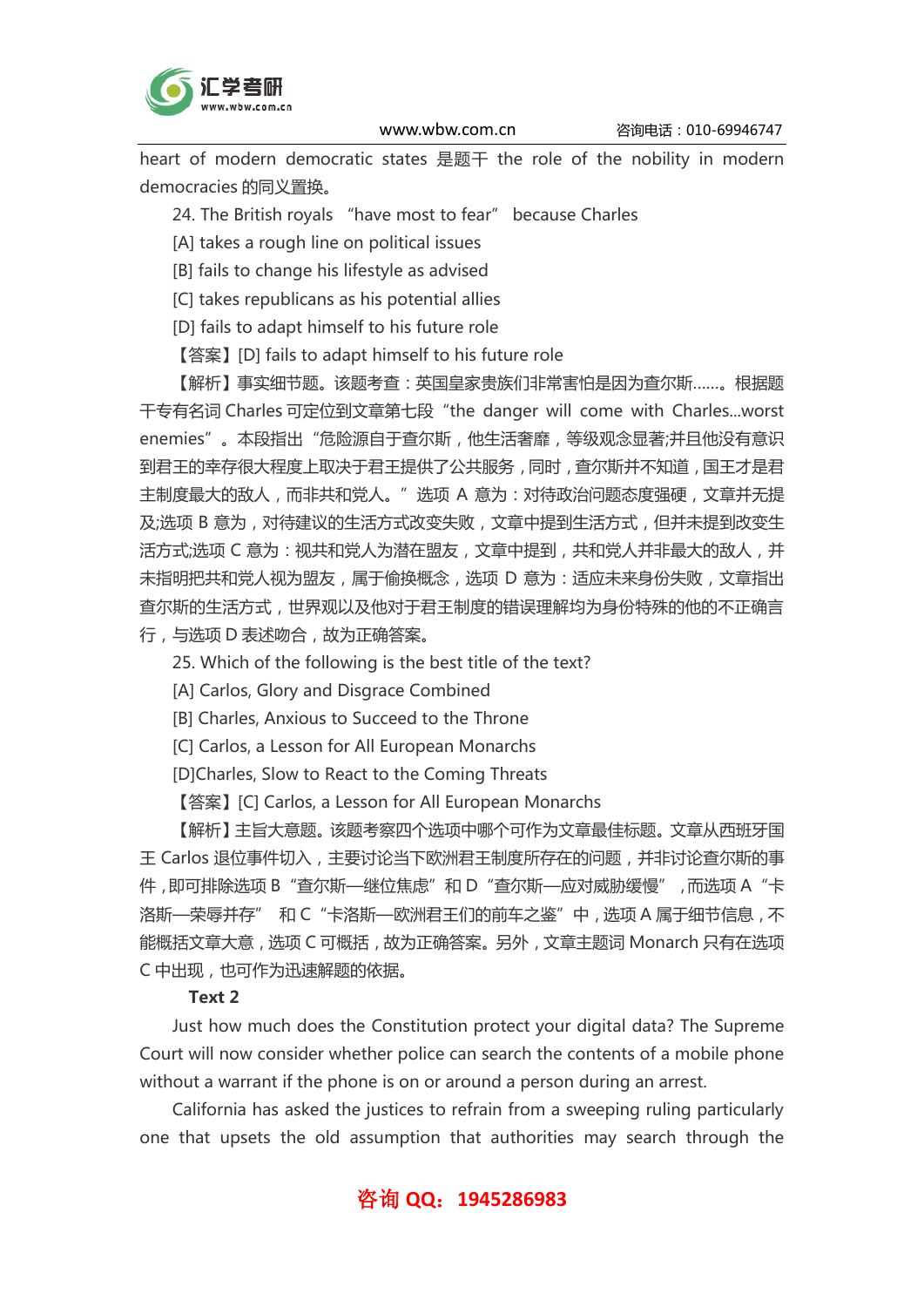

possessions of suspects at the time of their arrest. It is hard, the state argues, for judges to assess the implications of new and rapidly changing technologies.

The court would be recklessly modest if it followed California's advice. Enough of the implications are discernable, even obvious, so that the justices can and should provide updated guidelines to police, lawyers and defendants.

They should start by discarding California's lame argument that exploring the contents of a smart phone — a vast storehouse of digital information — is similar to, say, rifling through a suspect's purse. The court has ruled that police don't violate the Fourth Amendment when they sift through the wallet or pocketbook of an arrestee without a warrant. But exploring one's smart phone is more like entering his or her home. A smart phone may contain an arrestee's reading history, financial history, medical history and comprehensive records of recent correspondence. The development of "cloud computing," meanwhile, has made that exploration so much the easier.

Americans should take steps to protect their digital privacy. But keeping sensitive information on these devices is increasingly a requirement of normal life. Citizens still have a right to expect private documents to remain private and protected by the Constitution's prohibition on unreasonable searches.

As so often is the case, stating that principle doesn't ease the challenge of line-drawing. In many cases, it would not be overly onerous for authorities to obtain a warrant to search through phone contents. They could still invalidate Fourth Amendment protections when facing severe, urgent circumstances, and they could take reasonable measures to ensure that phone data are not erased or altered while a warrant is pending. The court, though, may want to allow room for police to cite situations where they are entitled to more freedom.

But the justices should not swallow California's argument whole. New, disruptive technology sometimes demands novel applications of the Constitution's protections. Orin Kerr, a law professor, compares the explosion and accessibility of digital information in the 21st century with the establishment of automobile use as a virtual necessity of life in the 20th: The justices had to specify novel rules for the new personal domain of the passenger car then; they must sort out how the Fourth Amendment applies to digital information now.

26. The Supreme Court will work out whether, during an arrest, it is legitimate to

[A] prevent suspects from deleting their phone contents.

[B] search for suspects' mobile phones without a warrant.

[C] check suspects' phone contents without being authorized.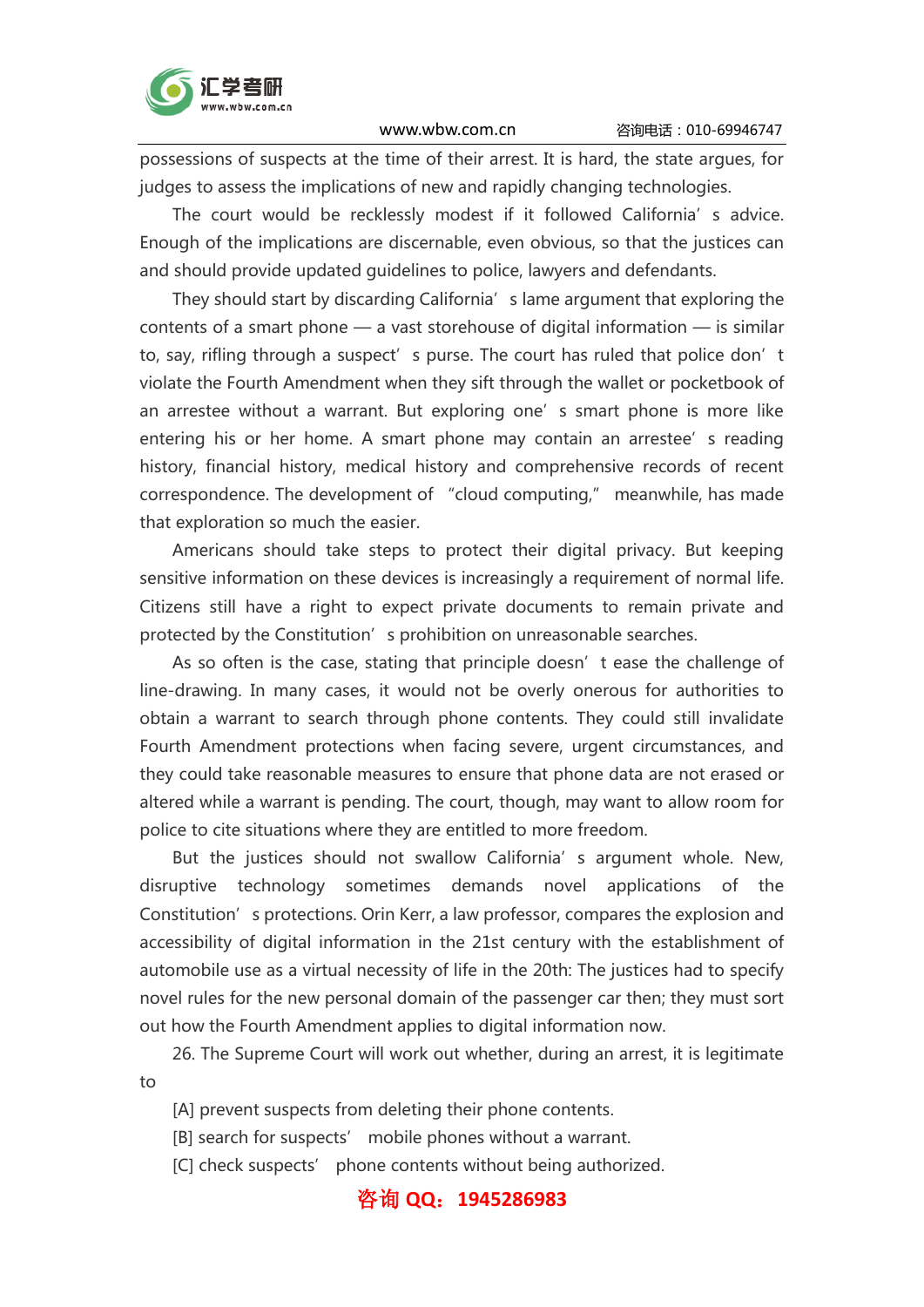

[D]prohibit suspects from using their mobile phones.

【答案】[C] check suspects' phone contents without being authorized

【解析】这是一道事实细节题,根据题干关键词 The Supreme Court 回文定位到第一 段的第二句话,"The Supreme Court will now consider whether police can search for the contents of a mobile phone without a warrant if the phone is on or around a person during an arrest",一一比对选项,原文中的"police can search for the contents of a mobile phone without a warrant" 与选项 C "check suspects' phone contents without being authorized"是同义替换,其他选项均是无关选项。

27. The author's attitude toward California's argument is one of

[A] disapproval.

[B] indifference.

[C] tolerance.

[D]cautiousness.

【答案】[A] disapproval

【解析】本题是观点态度题,考察作者的态度。根据题干关键词"California's argument", 可以定位到文章第四段第一句 "They should start by discarding California's lame argument..." 。由第四段第一句话中的 "discard( 抛弃)" 和 "lame(没有说服力的)"可以看出作者对于 California's argument 是不支持的态度,因

此选 A。

28. The author believes that exploring one's phone contents is comparable to [A] getting into one's residence.

[B] handling one's historical records.

[C] scanning one's correspondences.

[D] going through one's wallet.

【答案】[A] getting into one's residence

【解析】根据题干关键词 the author believes 和"exploring one's phone contents is comparable to" 可回文定位到文章第四段第三句 "But exploring one's smartphone is more like entering his or her home", 选项 A 语义与之一致, 其中, getting into 与 entering 对应, one's residence 与 his or her home 对应,故 A 选项 为正确答案。

29. The author believes that exploring one's phone contents is comparable to

[A] principles are hard to be clearly expressed.

[B] the court is giving police less room for action.

[C] citizens' privacy is not effectively protected.

[D] phones are used to store sensitive information.

【答案】[C] citizens' privacy is not effectively protected

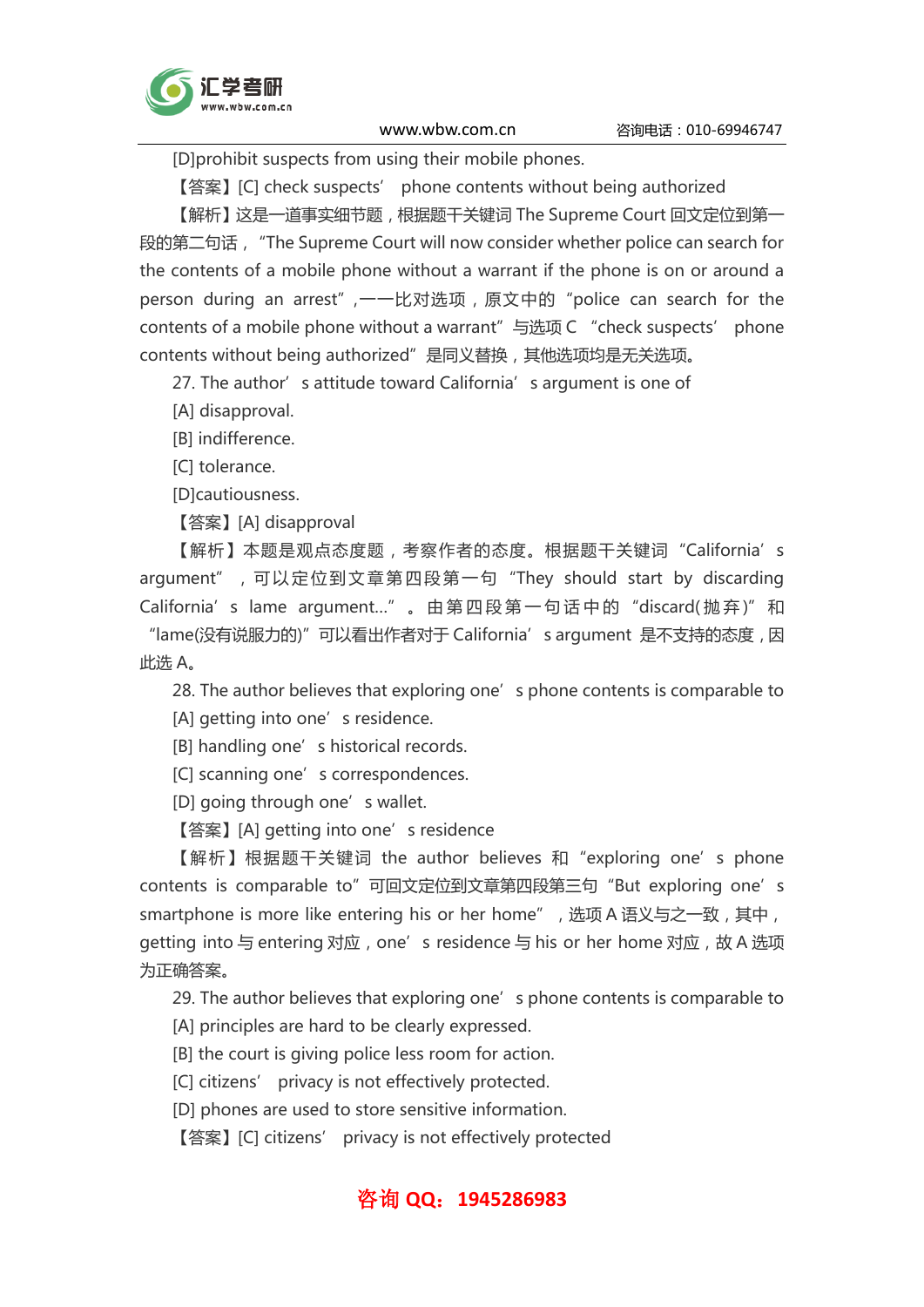

【解析】根据题干信息 In paragraphs 5and 6 定位第 5 段第一句话"Americans should take steps to protect their digital privacy.及第6段最后一句话, ...and they could take reasonable measures to.....,可推知作者的顾虑,因此答案为 C.

30. Orin Kerr's comparison is quoted to indicate that

[A] the Constitution should be implemented flexibly.

[B] new technology requires reinterpretation of the Constitution.

[C]California's argument violates principles of the Constitution.

[D]principles of the Constitution should never be altered

【答案】[A] the Constitution should be implemented flexibly

【解析】这是一道例证题,根据题干关键词 Orin Kerr 可以回文定位到文章最后一段。 作者引用 Orin Kerr 这个人的比较是为了说明相关的论点。分析最后一段结构可知,最后一 段的第三句和第四句都是在阐述该例子本身,所以相关论点应该往前面找,即是第二句话, "New, disruptive technology sometimes demands novel applications of the Constitution's protection",选项 A 与之同义替换,其中,be implemented 和 applications 对应, novel 和 flexibly 对应。

#### Text 3

The journal Science is adding an extra round of statistical checks to its peer-review process, editor-in-chief Marcia McNutt announced today. The policy follows similar efforts from other journals, after widespread concern that basic mistakes in data analysis are contributing to the irreproducibility of many published research findings.

"Readers must have confidence in the conclusions published in our journal," writes McNutt in an editorial. Working with the American Statistical Association, the journal has appointed seven experts to a statistics board of reviewing editors(SBoRE). Manuscript will be flagged up for additional scrutiny by the journal' s internal editors, or by its existing Board of Reviewing Editors or by outside peer reviewers. The SBoRE panel will then find external statisticians to review these manuscripts.

Asked whether any particular papers had impelled the change, McNutt said: "The creation of the 'statistics board' was motivated by concerns broadly with the application of statistics and data analysis in scientific research and is part of Science's overall drive to increase reproducibility in the research we publish."

Giovanni Parmigiani, a biostatistician at the Harvard School of Public Health, a member of the SBoRE group. He says he expects the board to "play primarily an advisory role." He agreed to join because he "found the foresight behind the establishment of the SBoRE to be novel, unique and likely to have a lasting impact. This impact will not only be through the publications in Science itself, but hopefully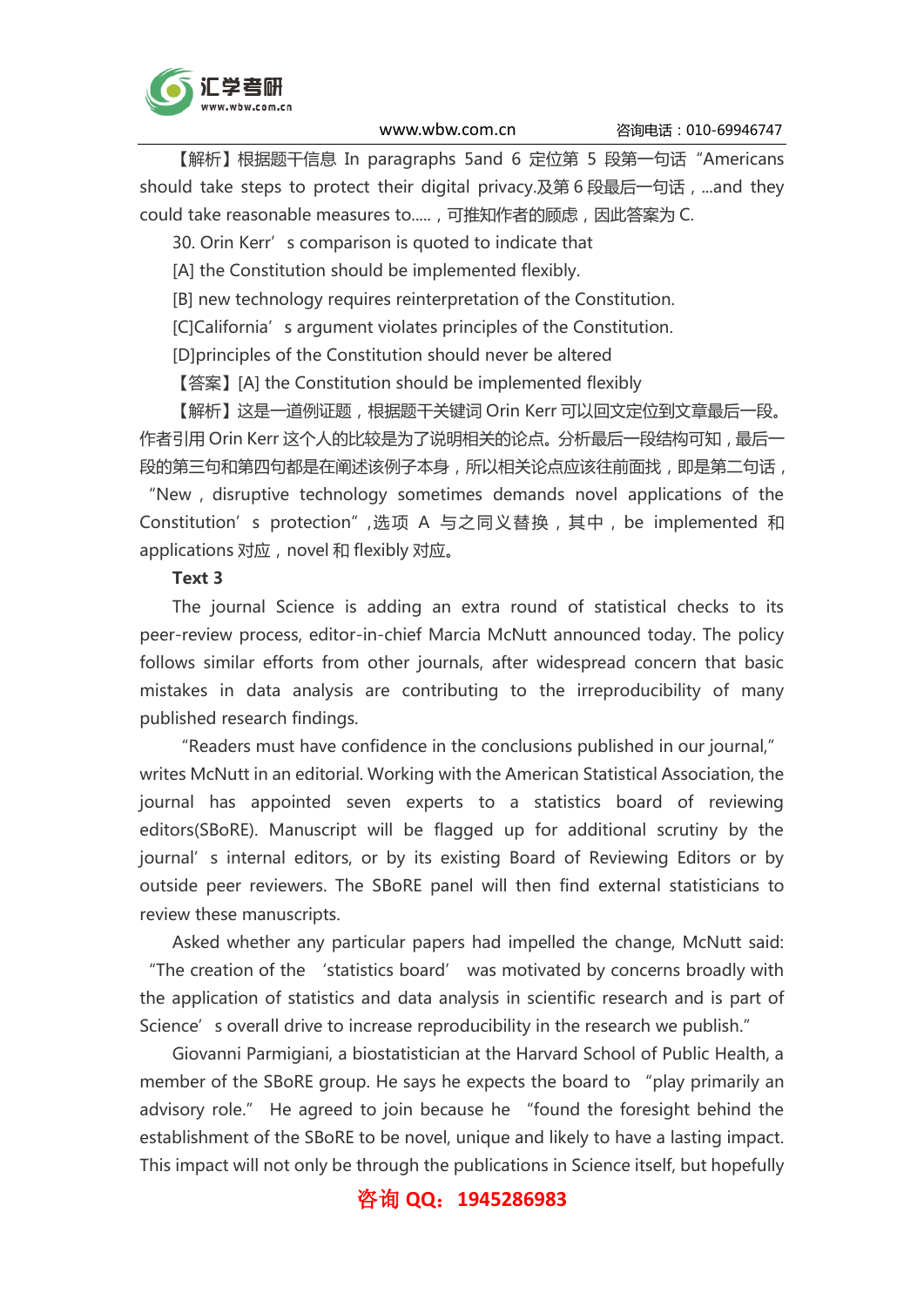

through a larger group of publishing places that may want to model their approach after Science."

John Ioannidis, a physician who studies research methodology, says that the policy is "a most welcome step forward" and "long overdue." "Most journals are weak in statistical review, and this damages the quality of what they publish. I think that, for the majority of scientific papers nowadays, statistical review is more essential than expert review," he says. But he noted that biomedical journals such as Annals of Internal Medicine, the Journal of the American Medical Association and The Lancet pay strong attention to statistical review.

Professional scientists are expected to know how to analyze data, but statistical errors are alarmingly common in published research, according to David Vaux, a cell biologist. Researchers should improve their standards, he wrote in 2012, but journals should also take a tougher line, "engaging reviewers who are statistically literate and editors who can verify the process". Vaux says that Science's idea to pass some papers to statisticians "has some merit, but a weakness is that it relies on the board of reviewing editors to identify 'the papers that need scrutiny' in the first place".

31. It can be learned from Paragraph 1 that

- [A] Science intends to simplify their peer-review process.
- [B] journals are strengthening their statistical checks.
- [C] few journals are blamed for mistakes in data analysis.
- [D] lack of data analysis is common in research projects.
- 【答案】[B] journals are strengthening their statistical checks

【解析】推理题。根据题干直接定位到第一段。解题关键在于第二句 The policy follows similar efforts from other journals(该政策得到其他期刊类似的努力)the policy 指第一句 The journal Science is adding an extra round of statistical checks to its peer-review process, (《科学》杂志把统计检查额外添加到它的同行评审过程中), 由此可直接推断出正 确答案为[B] journals are strengthening their statistical checks (各大期刊正在加强统计 数字检查)。选项[A]中 simplify 与原文语意不符,所以选项 C、D 属于无中生有。

32. The phrase "flagged up" (Para. 2) is the closest in meaning to

[A] found.

- [B] marked.
- [C] revised.

[D] stored.

【答案】[C] marked

【解析】词义题。根据题干定位回第二段第三句 Manuscript will be flagged up for additional scrutiny by the journal' s internal editors, (杂志内部编辑将通过更多的审查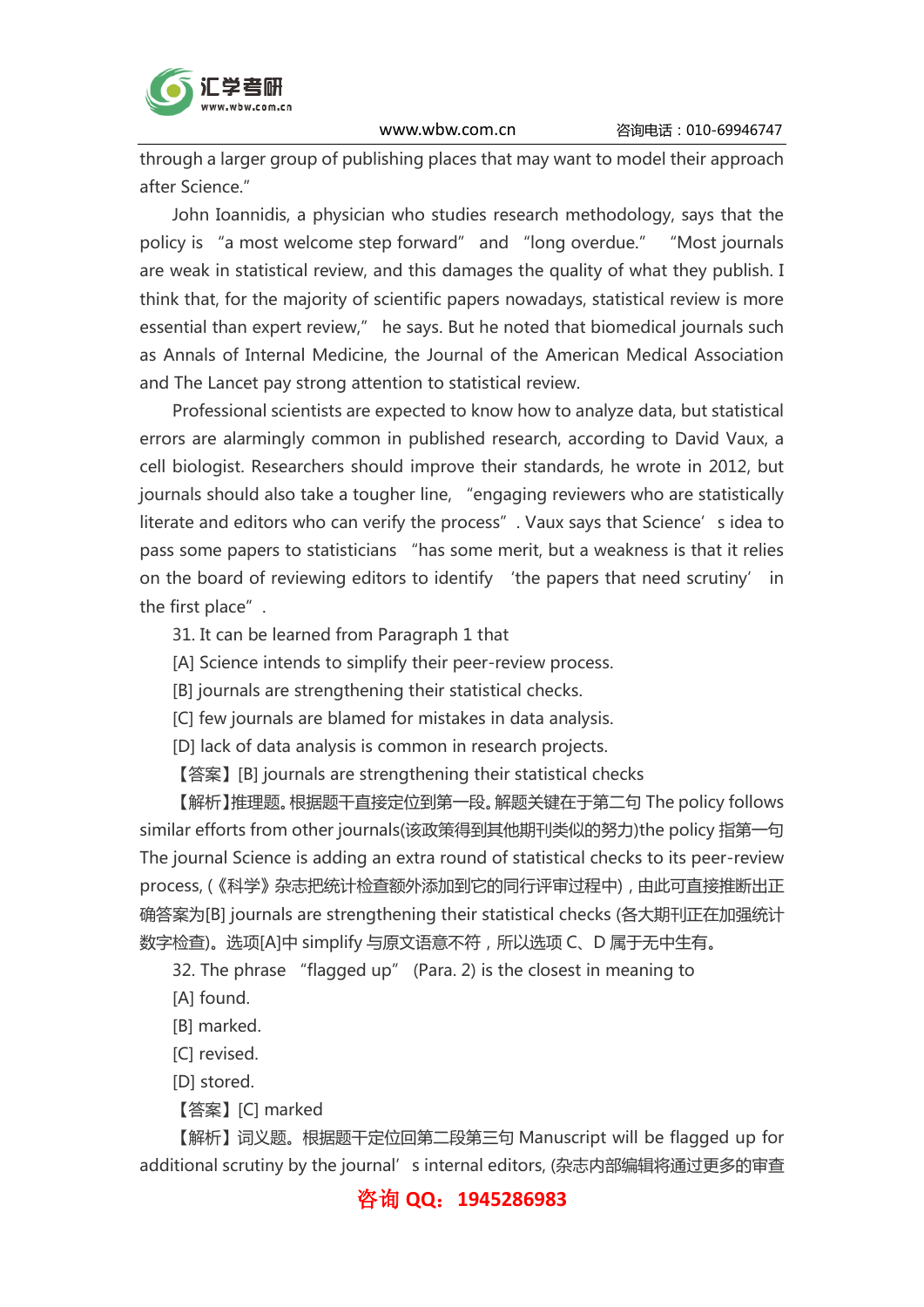

来标记手稿)。文中运用代入法,把各选项代入句中替换,可知选项 C marked(标记)为正确 答案。选项 A found(发现,找到),选项 B revised(修改),选项 D stored(存储)。

33. Giovanni Parmigiani believes that the establishment of the SBoRE may

[A] pose a threat to all its peers.

[B] meet with strong opposition.

[C] increase Science's circulation.

[D]set an example for other journals.

【答案】[D] set an example for other journals

【解析】细节题。根据题干关键词 Giovanni Parmigiani, the establishment of the SBoRE 和 may 定位到第四段的最后一句"… but hopefully through a larger group of publishing places that may want to model their approach after Science。选项中的 example 是 model 的同义替换, others journals 是原文中 a larger group of publishing places 的同义替换。

文章中出现了 hopefully, 表示作者积极的态度。选项 A 中的 threat, 选项 B 中的 opposition 分别表达负向消极的态度, 所以错误。选项 C increase Science's circulation(增加《科学》杂志的发行量),文章并未提到,属于无中生有。

34. David Vaux holds that what Science is doing now

[A] adds to researchers' workload.

[B] diminishes the role of reviewers.

[C] has room for further improvement.

[D]is to fail in the foreseeable future

【答案】[C] has room for further improvement

【解析】细节题。由题干关键词 David Vaux 和 Science,可定位到第六段最后一句。 Vaux says that Science's idea to pass some papers to statisticians "has some merit, but a weakness is that it relies on the board of reviewing editors to identify

'the papers that need scrutiny' in the first place". (《科学》杂志把论文推给统计员 审核有一些优点,但缺点是它依赖于审稿编委会首先需要确定审查的文件。)

选项 A 中 workload,选项 B. diminish the role of reviewers 和选项 D 中的 foreseeable future 没有提到,属于无中生有。

35. Which of the following is the best title of the text?

[A] Science Joins Push to Screen Statistics in Papers.

[B] Professional Statisticians Deserve More Respect

[C] Data Analysis Finds Its Way onto Editors' Desks

[D] Statisticians Are Coming Back with Science

【答案】A science joins push to screen statistics in papers

【解析】文章第一段由 Science 将增加 statistical checks 引出话题,接下来各段就此 问题 McNutt, Giovanni Parmigianni, John Ioannidis, David Vaux 提出各自的看法。文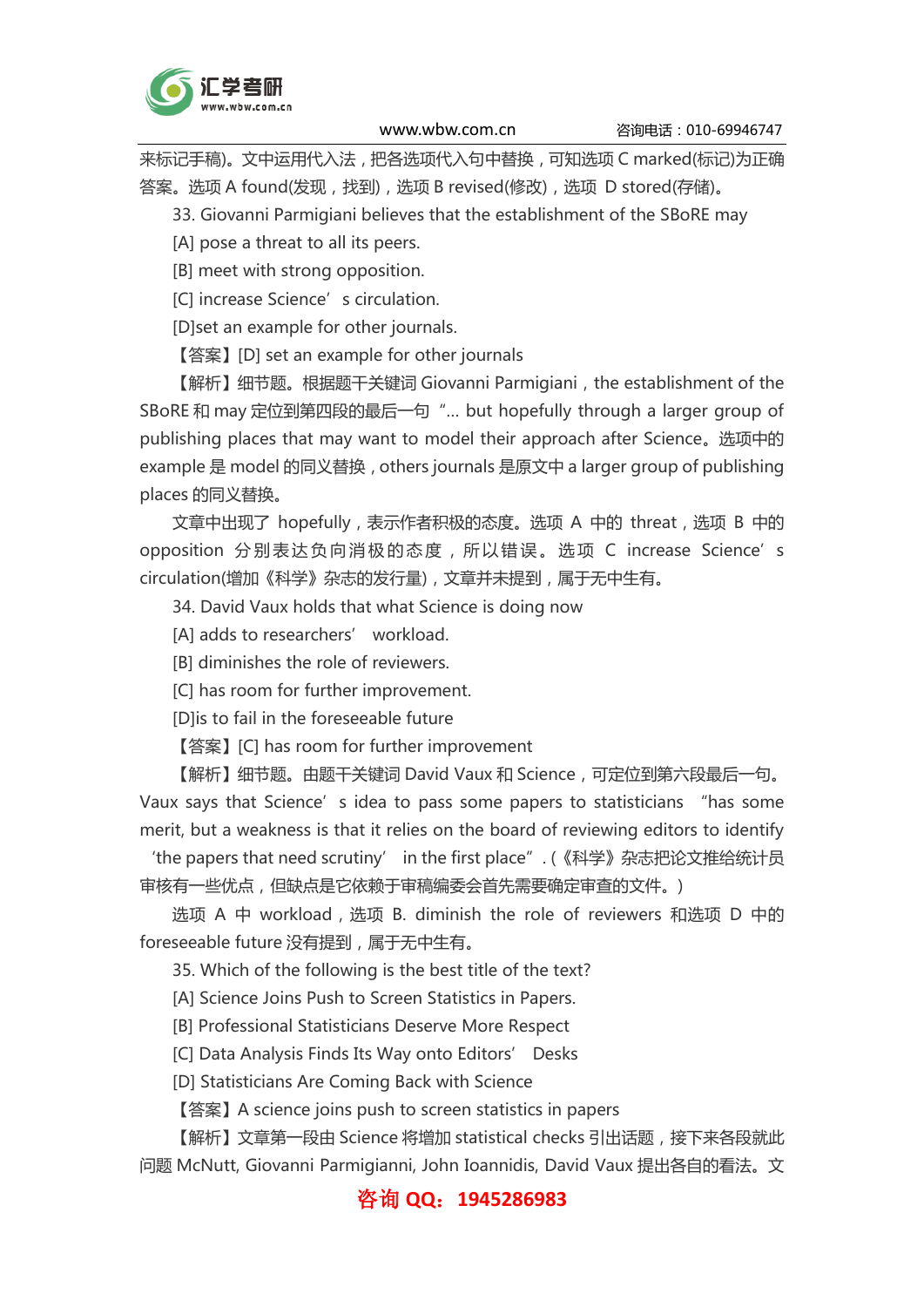

中 statistical, papers 反复提及,可知该词是文中核心词。选项 B 和选项 D 首先排除, 偏 离主题,statisticians 仅在文中提及,非重点讨论内容;选项 C 与文中主题相差较大,因此 排除。

#### Text 4

Two years ago, Rupert Murdoch's daughter ,Elisabeth ,spoke of the "unsettling dearth of integrity across so many of our institutions" Integrity had collapsed, she argued, because of a collective acceptance that the only "sorting mechanism " in society should be profit and the market .But "it' s us ,human beings, we the people who create the society we want, not profit ".

Driving her point home, she continued: "It' s increasingly apparent that the absence of purpose, of a moral language within government, media or business could become one of the most dangerous foals for capitalism and freedom." This same absence of moral purpose was wounding companies such as News International ,shield thought ,making it more likely that it would lose its way as it had with widespread illegal telephone hacking .

As the hacking trial concludes – finding guilty ones-editor of the News of the World, Andy Coulson, for conspiring to hack phones ,and finding his predecessor, Rebekah Brooks, innocent of the same charge –the winder issue of dearth of integrity still standstill, Journalists are known to have hacked the phones of up to 5,500 people .This is hacking on an industrial scale ,as was acknowledged by Glenn Mulcaire, the man hired by the News of the World in 2001 to be the point person for phone hacking. Others await trial. This long story still unfolds.

In many respects, the dearth of moral purpose frames not only the fact of such widespread phone hacking but the terms on which the trial took place .One of the astonishing revelations was how little Rebekah Brooks knew of what went on in her newsroom, wow little she thought to ask and the fact that she never inquired wow the stories arrived. The core of her successful defence was that she knew nothing.

In today's world, title has become normal that well-paid executives should not be accountable for what happens in the organizations that they run perhaps we should not be so surprised. For a generation, the collective doctrine has been that the sorting mechanism of society should be profit. The words that have mattered are efficiency, flexibility, shareholder value, business–friendly, wealth generation, sales, impact and, in newspapers, circulation. Words degraded to the margin have been justice fairness, tolerance, proportionality and accountability.

The purpose of editing the News of the World was not to promote reader understanding to be fair in what was written or to betray any common humanity. It was to ruin lives in the quest for circulation and impact. Ms Brooks may or may not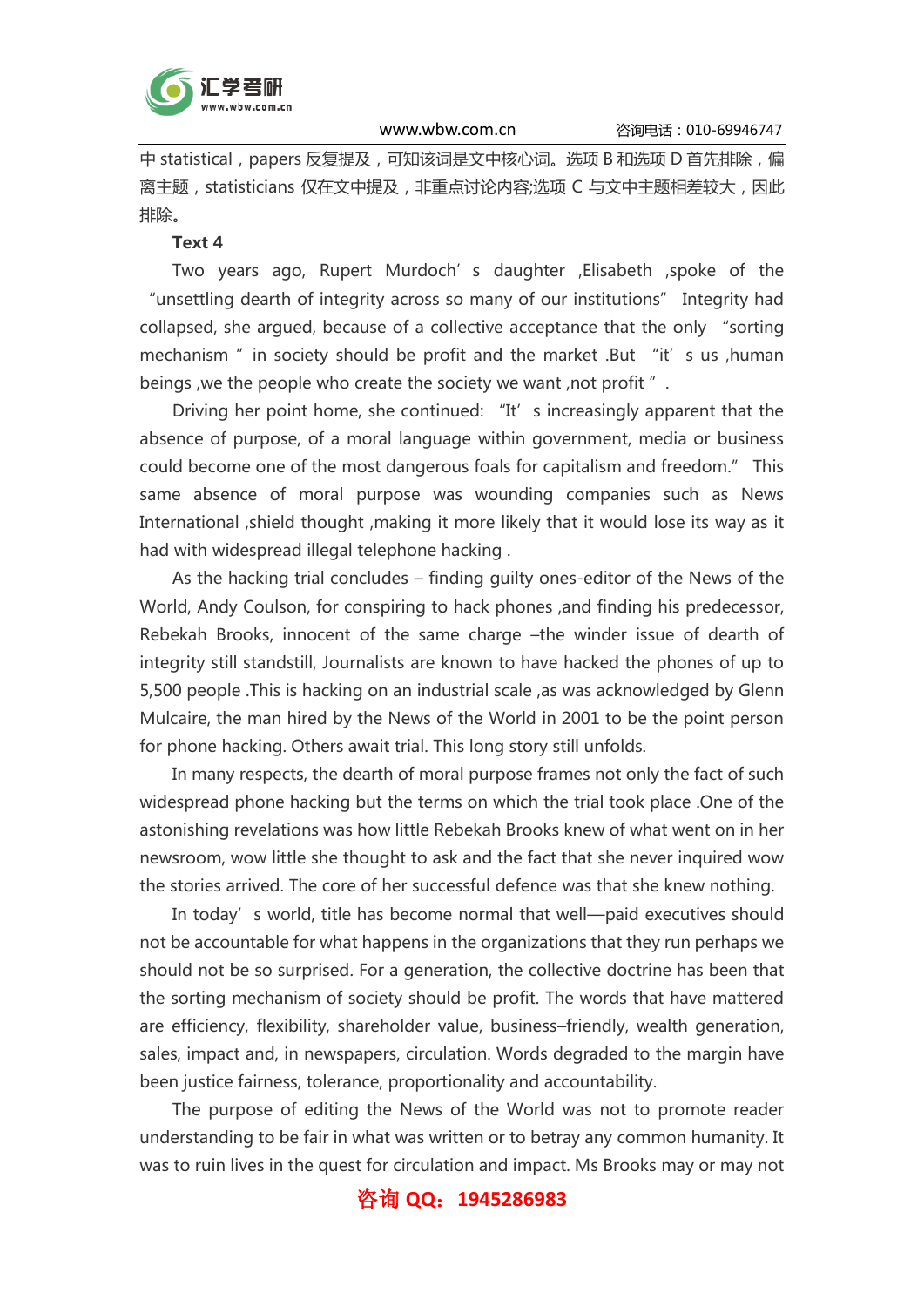

have had suspicions about how her journalists got their stories, but she asked no questions, gave no instructions—nor received traceable, recorded answers.

36. According to the first two paragraphs, Elisabeth was upset by

[A] the consequences of the current sorting mechanism

[B] companies' financial loss due to immoral practices.

[C] governmental ineffectiveness on moral issues.

[D]the wide misuse of integrity among institutions.

【答案】[A] the consequences of the current sorting mechanism

【解析】通过题干可以将此题锁定在前两段。第一段指出 Elisabeth 谈到了"我们很多 机构都面临着令人沮丧的正直感的丧失"。接下来第二句指出这种正直感的丧失是因为大家 普遍认为社会中唯一的分类机制(sorting mechanism)应该是利益和市场。而从第一段最后 一句我们看出,她认为"应该是我们人类自己创造我们想要的社会,而不应该是利益"。可 见, Elisabeth 很不认可目前的这种分类机制(sorting mechanism)以及所造成的不良后果, 这也正是她感到沮丧的原因。故 A 选项 consequence of the current sorting mechanism(目前这种分类机制的后果)是真正让她沮丧的原因。

37. It can be inferred from Paragraph 3 that

[A] Glem Mulcaire may deny phone hacking as a crime

[B] more journalists may be found guilty of phone hacking.

[C] Andy Coulson should be held innocent of the charge.

[D] phone hacking will be accepted on certain occasions.

【答案】[B] more journalists may be found quilty of phone hacking

【解析】第三段第一句指出,Andy Coulson 因为参与手机黑客案件被裁定有罪,然而 他的前任却被认定是无罪的。通过这一事件,作者得出由此造成的道德沦丧广泛问题依然存 在(the wider issue of dearth of integrity still stands)。即仍然存在一些人没有被裁定有 罪。接着文章指出了在新闻业中,已经有记者被认定非法侵入用户手机。而还有一些在等待 审判(others await trial),由此可以推出,将会有更多的记者因为涉及手机黑客案件而被裁 定有罪。故正确答案为选项 B。

38. The author believes the Rebekah Books's deference

[A] revealed a cunning personality

[B] centered on trivial issues

[C] was hardly convincing

[D] was part of a conspiracy

【答案】[C] was hardly convincing

【解析】根据题干中的"defence"可以回文定位到文章第四段最后一句话。该句指出 Ms. Brooks 辩护成功的关键在于她对这个事件一无所知(she knew nothing)。而作者在该 段第一句话中指出,道德丧失不仅体现在普遍存在的手机黑客这一事实上,更体现在一些审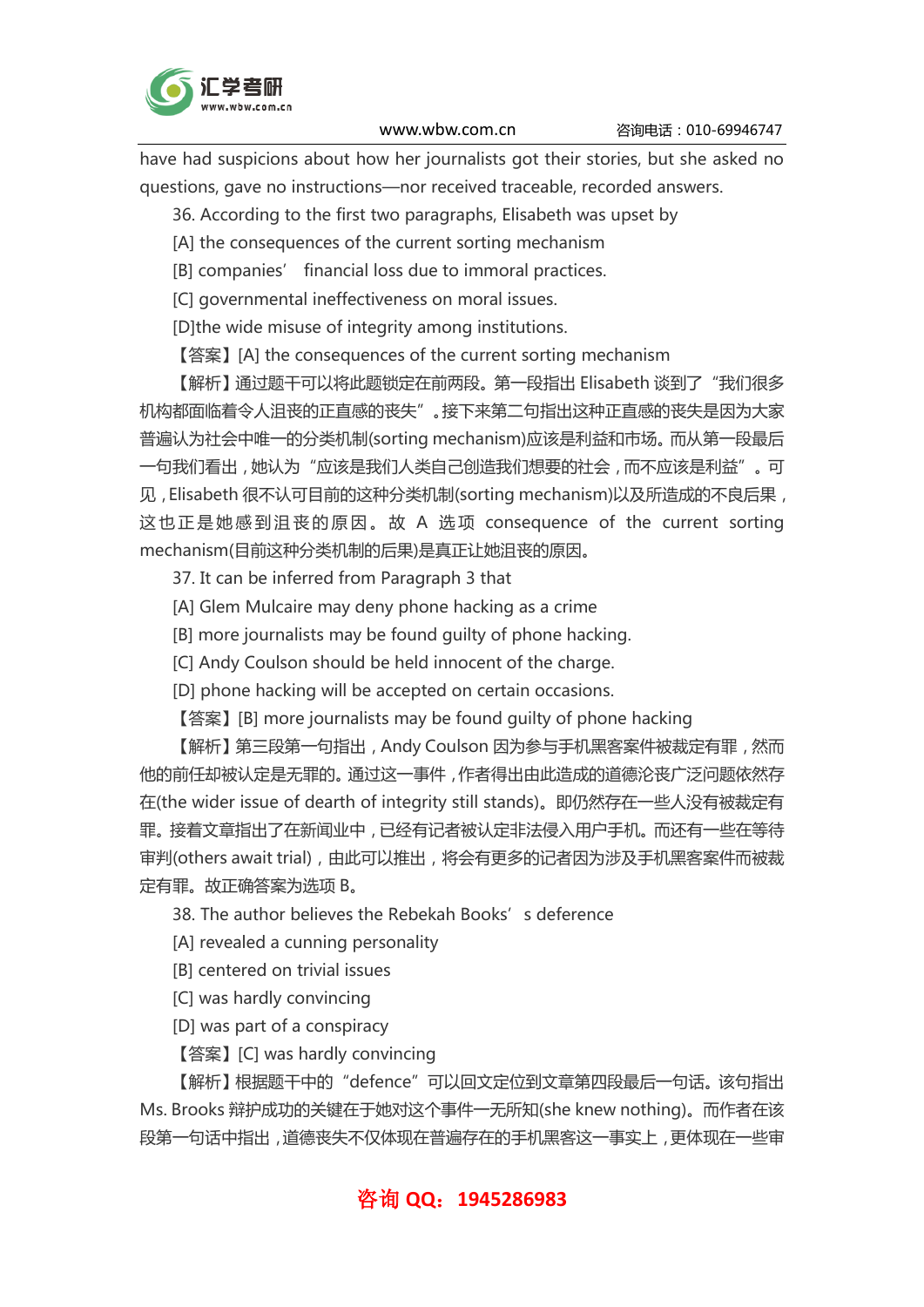

判案件所使用的条款上,其中最震惊的就是对 Ms. Brooks 的审判。可见,作者对该案的审 判持否定态度。因此,认为她的辩护是不可信的。故正确答案为 C。

39. The author holds that the current collective doctrine shows

[A] generally distorted values

[B] unfair wealth distribution

[C] a marginalized lifestyle

[D] a rigid moral cote

【答案】[A] (generally distorted values)

【解析】通过题干中的"collective doctrine"可以直接定位到文中第五段第三行。该 句指出"collective doctrine"是社会的分类机制应该是利益。接下来可以看出,那些真正 起 作 用 的 是 那 些 表 示 利 益 的 词 "efficiency , flexibility , shareholder value , business-friendly, wealth generation...",而表示公平、正义的词(Justice, fairness, tolerance…)则被置于边缘。可见,这种教义(collective doctrine)只关注利益,而忽略了公 平与正义,这显然是一种扭曲的价值观。故 A 选项正确。

40. Which of the following is suggested in the last paragraph?

[A] The quality of writing is of primary importance.

[B] Common humanity is central news reporting.

[C] Moral awareness matters in exciting a newspaper.

[D] Journalists need stricter industrial regulations.

【答案】[C] moral awareness matters in editing a newspaper

【解析】这是一道开放式推理题。作者在最后一段前两句话指出,新闻报道的目的不是 为了促进读者的理解,也不是为了追求公平或者违背人类共有的人性,而是通过追求发行量 的影响率来破坏人们的生活。即文章从一开始指出的一个问题,为了追求利益而造成了正值 感的丧失。从"ruin"一词可以看出,作者对新闻记者的这一行为持否定的态度。并且通过 Ms. Brooks 女士的行为加以佐证。作者通过正话反说的方式,突出新闻报道过程中正值感 的重要性。故正确答案为 C, moral awareness matters in editing a newspaper(在新闻 报道中,道德意识很重要),其中 moral awareness 和 integrity 是同义互换。

### Part B

Directions:

In the following text, some sentences have been removed. For Questions 41-45, choose the most suitable one from the fist A-G to fit into each of the numbered blanks. Mark your answers on ANSWER SHEET. (10 points)

How does your reading proceed? Clearly you try to comprehend, in the sense of identifying meanings for individual words and working out relationships between them, drawing on your explicit knowledge of English grammar (41) \_\_\_\_\_\_you begin to infer a context for the text, for instance, by making decisions

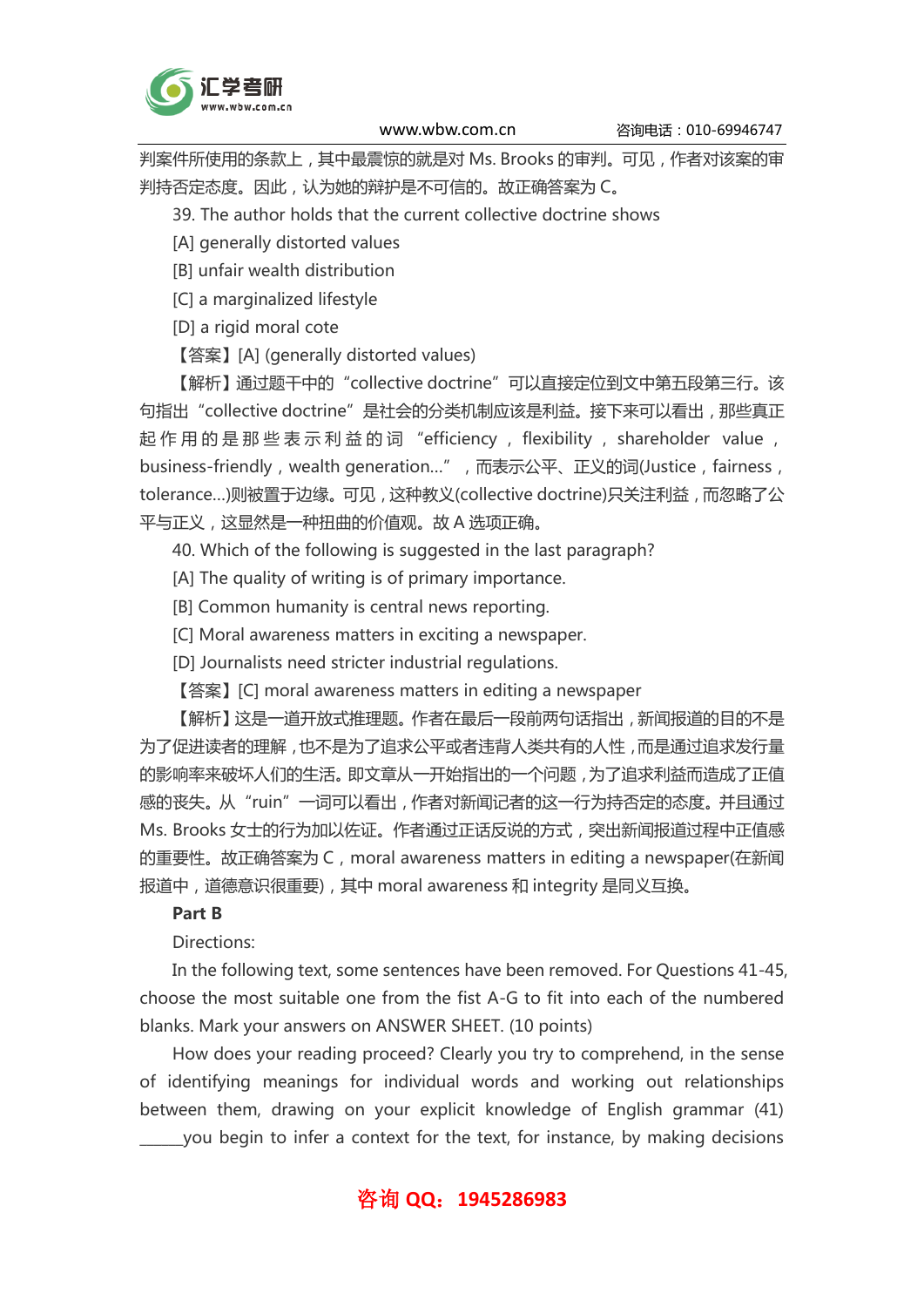

about what kind of speech event is involved: who is making the utterance, to whom, when and where.

The ways of reading indicated here are without doubt kinds of of comprehension. But they show comprehension to consist not just passive assimilation but of active engagement inference and problem-solving. You infer information you feel the writer has invited you to grasp by presenting you with specific evidence and cues (42)

Conceived in this way, comprehension will not follow exactly the same track for each reader. What is in question is not the retrieval of an absolute, fixed or "true" meaning that can be read off and clocked for accuracy, or some timeless relation of the text to the world. (43)

Such background material inevitably reflects who we are, (44) This doesn't, however, make interpretation merely relative or even pointless. Precisely because readers from different historical periods, places and social experiences produce different but overlapping readings of the same words on the page-including for texts that engage with fundamental human concerns-debates about texts can play an important role in social discussion of beliefs and values.

How we read a given text also depends to some extent on our particular interest in reading it. (45) such dimensions of read suggest-as others introduced later in the book will also do-that we bring an implicit (often unacknowledged) agenda to any act of reading. It doesn't then necessarily follow that one kind of reading is fuller, more advanced or more worthwhile than another. Ideally, different kinds of reading inform each other, and act as useful reference points for and counterbalances to one another. Together, they make up the reading component of your overall literacy or relationship to your surrounding textual environment.

[A] Are we studying that text and trying to respond in a way that fulfils the requirement of a given course? Reading it simply for pleasure? Skimming it for information? Ways of reading on a train or in bed are likely to differ considerably from reading in a seminar room.

[B] Factors such as the place and period in which we are reading, our gender ethnicity, age and social class will encourage us towards certain interpretation but at the same time obscure or even close off others.

[C] If you are unfamiliar with words or idioms, you guess at their meaning, using clues presented in the contest. On the assumption that they will become relevant later, you make a mental note of discourse entities as well as possible links between them.

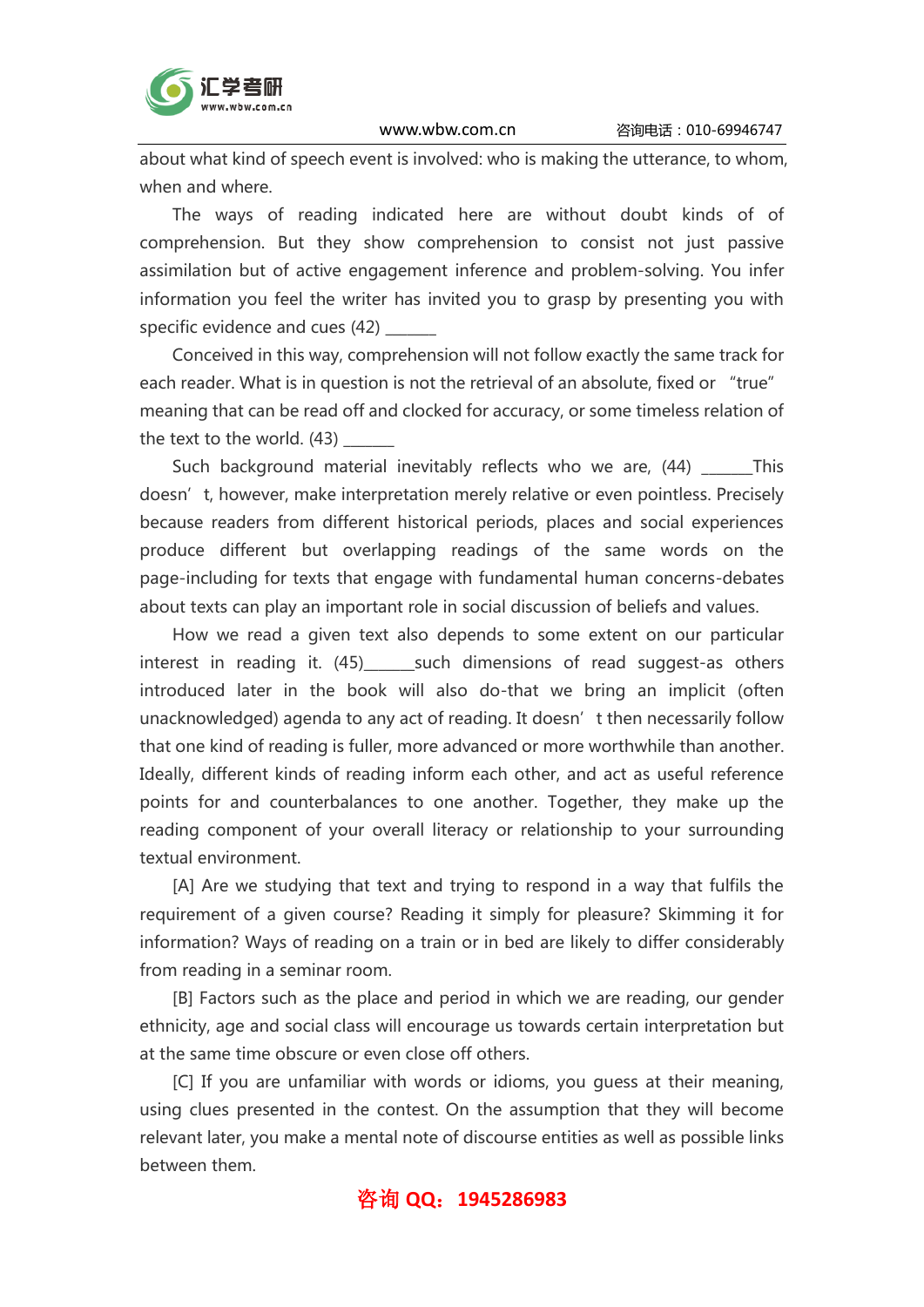

[D]In effect, you try to reconstruct the likely meanings or effects that any given sentence, image or reference might have had: These might be the ones the author intended.

[E]You make further inferences, for instance, about how the test may be significant to you, or about its validity—inferences that form the basis of a personal response for which the author will inevitably be far less responsible.

[F]In plays, novels and narrative poems, characters speak as constructs created by the author, not necessarily as mouthpieces for the author's own thoughts.

[G]Rather, we ascribe meanings to test on the basis of interaction between what we might call textual and contextual material: between kinds of organization or patterning we perceive in a text's formal structures (so especially its language structures) and various kinds of background, social knowledge, belief and attitude that we bring to the text.

41【答案】[C] If you are unfamiliar with words or idioms...

【解析】从首段疑问句可以看出文章主题围绕如何阅读来进行展开。41 题空在段中间, 需要看空处的前一句和后一句,前一句说的是要去理解单词的含义,并关注句法,而后一句 说开始推测文章语境。所以可以推测出 41 题空处应该说的是单词语义和语境之间的联系, 关键词就是 words 和 context。纵览选项, 只有 C 项符合语境和关键词要求, 属同词复现, 上下文语义逻辑关联。故正确答案选 C。

42【答案】[E] You make further inferences, for instance...

【解析】该题空在段末,需要看空处的前一句和下一段首句,前一句说的是我们通过作 者给出的一些具体线索来理解含义,而下一段首句说通过这种方式表达,每个人的理解都会 有所不同。所以可以推测出 42 空处内容要有关根据作者给的线索推测信息,而且可能会涉 及不同的人有不同的理解,关键词是 infer, the writer 和 each reader。纵览选项,只有 E 项符合语境且出现 inferences, the author, personal,属同义词复现。故正确答案选 E。

43【答案】[G] Rather, we ascribe meanings to texts on the basis...

【解析】空格后出现明显的指代线索词 such background material,所以空格内必定 要出现相关的信息, 浏览选项, G 选项中 textual and contextual material, background 与空后线索实现代词指代复现。而且 G 选项中的 rather,与空前 what is in question is not... 实现语义逻辑关联。确定此选项为正确答案。

44【答案】[B] Factors such as the place and period in which...

【解析】空前的线索词为 who we are, 空后的线索为转折逻辑关系, 意思是"但这并 不会使得理解仅仅有关联或者毫无意义",关键词为 interpretation, relative, pointless, 空格中需要出现与此相关联的词汇,浏览后面选项,B 选项中出现原词 interpretations, 而且此选项中的 gender, ethnicity, age, social class 与空前线索词 who we are 相对应。 确定正确答案为此选项。

45【答案】[A] Are we studying that text and trying to respond...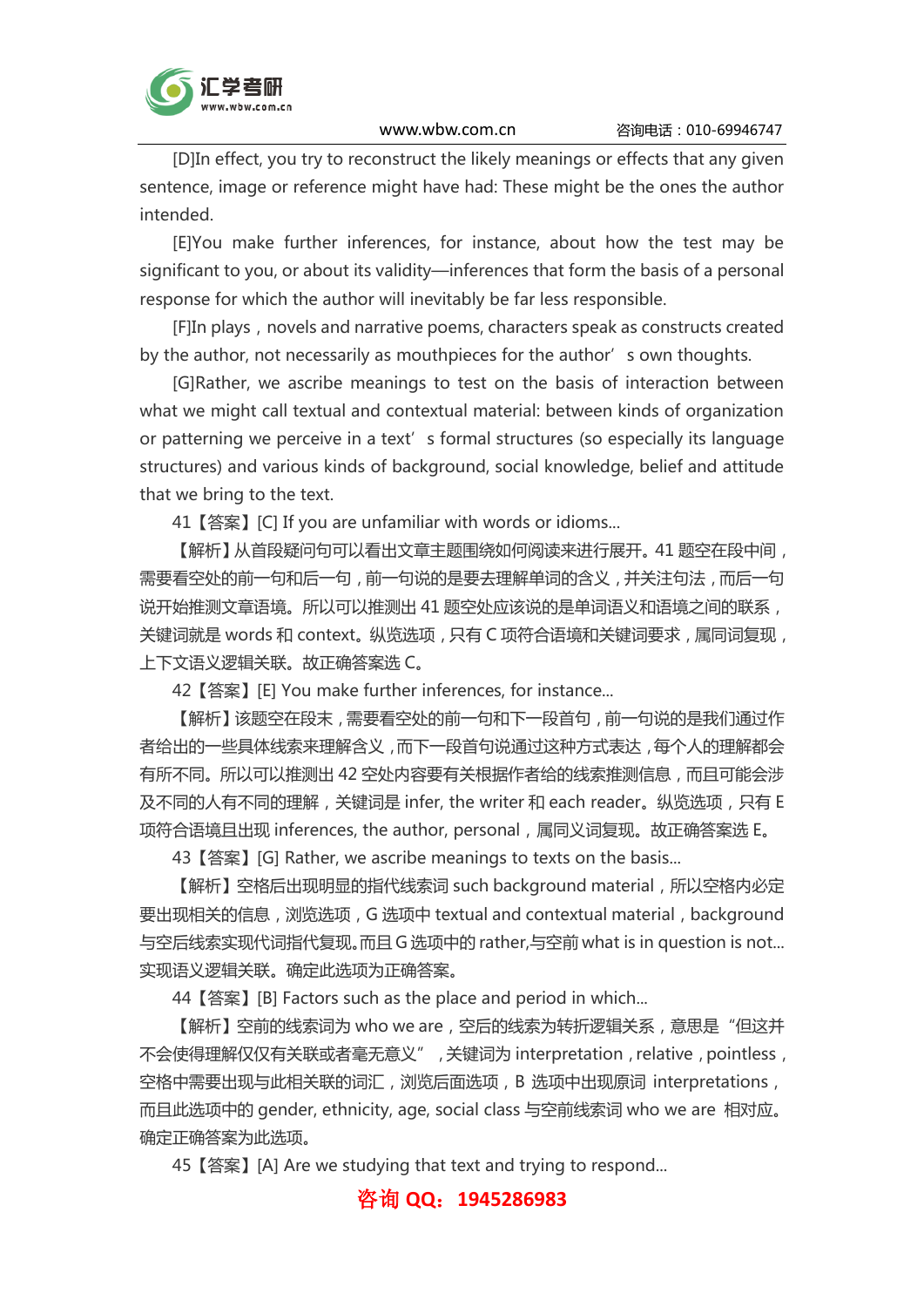

【解析】空格在最后一段的中间,线索需要从空格前后寻找,空前为概括的句子,关键 词为 particular interest,空后出现代词指代的线索,such dimensions of reading suggest, 结合关键词可以得知空格所填的部分内容需要涉及到"阅读的兴趣以及阅读维度", 浏览选 项,A 选项提到的诸多问题正是有关读书的兴趣以及阅读的维度。因此确定 A 为正确选项。

#### Section III Translation

Directions:

Read the following text carefully and then translate the underlined segments into Chinese. Your translation should be written clearly on ANSWER SHEET. (10 points)

Within the span of a hundred years, in the seventeenth and early eighteenth centuries, a tide of emigration—one of the great folk wanderings of history—swept from Europe to America. 46) This movement, driven by powerful and diverse motivations, built a nation out of a wilderness and, by its nature, shaped the character and destiny of an uncharted continent.

47) The United States is the product of two principal forces-the immigration of European peoples with their varied ideas, customs, and national characteristics and the impact of a new country which modified these traits. Of necessity, colonial America was a projection of Europe. Across the Atlantic came successive groups of Englishmen, Frenchmen, Germans, Scots, Irishmen, Dutchmen, Swedes, and many others who attempted to transplant their habits and traditions to the new world.

48) But, the force of geographic conditions peculiar to America, the interplay of the varied national groups upon one another, and the sheer difficulty of maintaining old-world ways in a raw, new continent caused significant changes. These changes were gradual and at first scarcely visible. But the result was a new social pattern which, although it resembled European society in many ways, had a character that was distinctly American.

49) The first shiploads of immigrants bound for the territory which is now the United States crossed the Atlantic more than a hundred years after the 15th- and 16th-century explorations of North America. In the meantime, thriving Spanish colonies had been established in Mexico, the West Indies, and South America. These travelers to North America came in small, unmercifully overcrowded craft. During their six- to twelve-week voyage, they subsisted on barely enough food allotted to them. Many of the ship were lost in storms, many passengers died of disease, and infants rarely survived the journey. Sometimes storms blew the vessels far off their course, and often calm brought unbearably long delay.

"To the anxious travelers the sight of the American shore brought almost inexpressible relief." said one recorder of events, "The air at twelve leagues'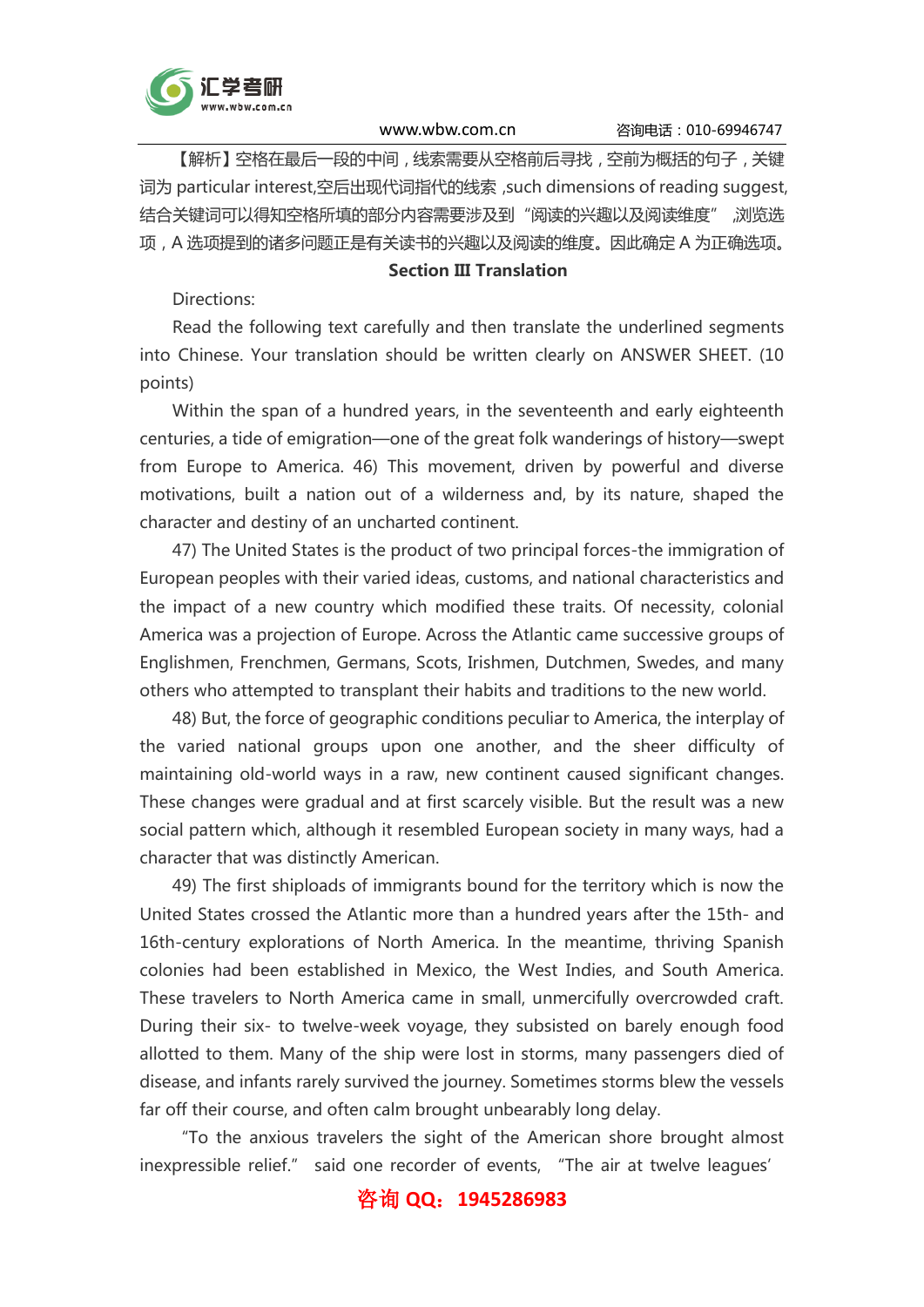

distance smelt as sweet as a new-blown garden." The colonists' first glimpse of the new land was a sight of dense woods. 50) The virgin forest with its richness and variety of trees was a veritable real treasure-house which extended from Maine all the way down to Georgia. Here was abundant fuel and lumber. Here was the raw material of houses and furniture, ships and potash, dyes and naval stores.

46【参考译文】在多种强大的动机驱动下,这次(移民)运动在一片荒野上建立了一个国 家,并且就本质而言,塑造了一个未知大陆的性格和命运。

47【参考译文】有两股主要力量形成了美国:一是欧洲民族带来的不同思想、风俗和 民族特征,二是这个新国家在改变这些特征之后造成的影响。

48【参考译文】但是,美国特有的地理条件、不同种族间的相互影响、以及在这片蛮 荒的新大陆上维持旧秩序的万分艰难,带来了巨大的变化。

49【参考译文】十五、十六世纪的探索发现了北美洲,又过了一百多年,第一艘满载 移民的航船跨过大西洋驶向这片土地,即现在的美国。

50【参考译文】原始森林树木种类繁多,是一座真正的宝库,从缅因州向南一直延伸 至乔治亚州。

#### Section IV Writing

#### Part A

51. Directions:

You are going to host a club reading session. Write an email of about 100 words recommending a book to the club members.

You should state reasons for your recommendation.

You should write neatly on the ANSWER SHEET.

Do not sign your own name at the end of the letter. Use Li Ming instead.

Do not write the address. (10 points)

【参考范文】

Dear Friends,

I am writing to recommend to you a wonderful book, The Seventh Key, which is not only conductive to your study but also beneficial to your life.

The book tells a story that two nephews of an old man try hard to find the seventh key first in order to win the legacy. It discloses the "money-first" attitude and heartlessness of people and tutors people about the life philosophy of "No pains, no qains". What's more, the beautiful language in this original English book may contribute to your study of English in listening, speaking, reading and writing.

I hope you would enjoy the book and share your opinion on the next reading session.

Yours sincerely,

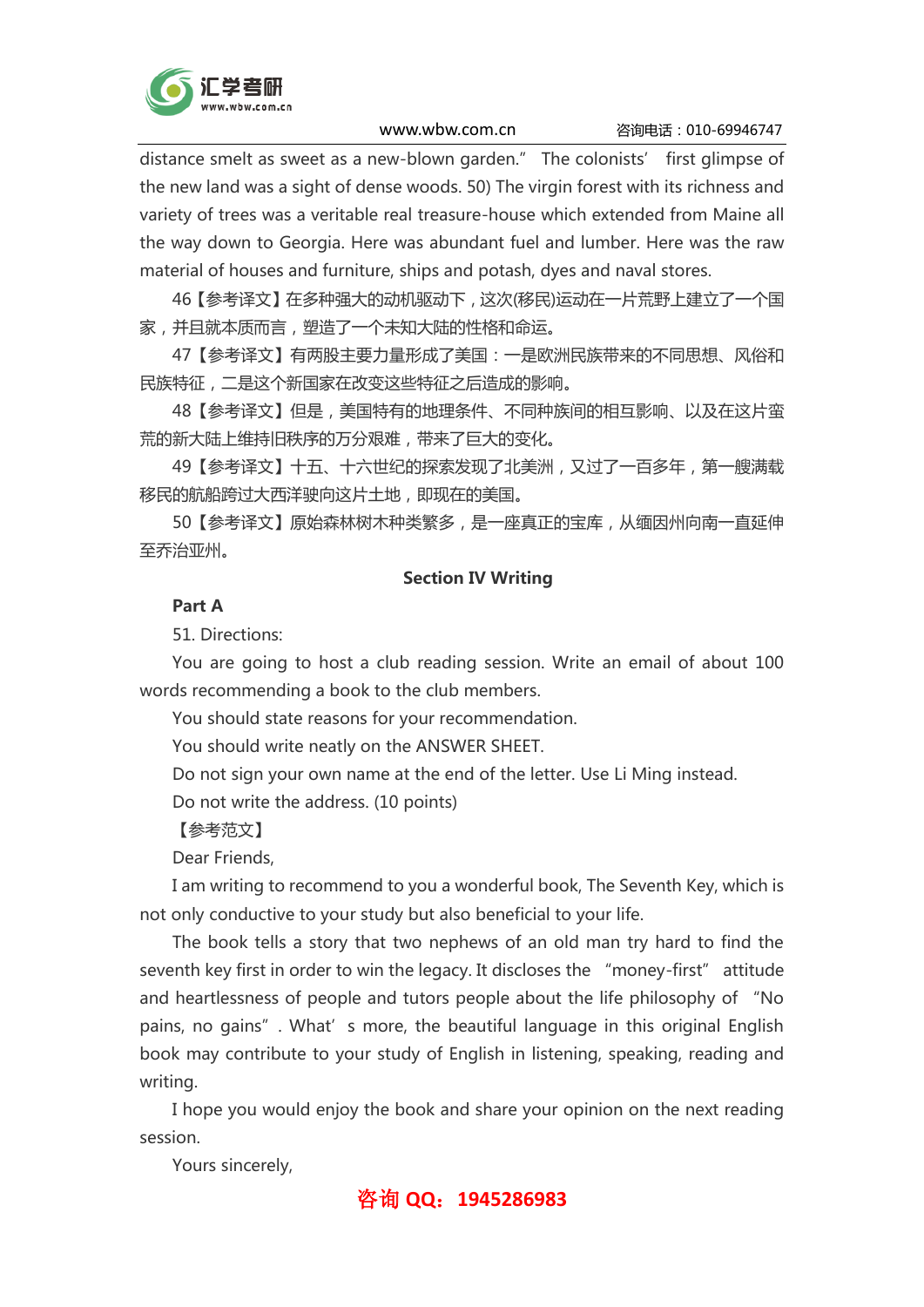

# Li Ming

# Part B

52. Directions:

Write an essay of 160-200 words based on the following drawing. In your essay

you should

- 1) describe the drawing briefly
- 2) explain its intended meaning, and
- 3) give your comments

You should write neatly on ANSWER SHEET. (20 points)



手机时代的聚会

## 【参考范文】

Unfolded in the elaborately painted cartoon is a thought-provoking scene: four youngsters are sitting together to have their gathering feast. However, much of their attention has been attached to their mobile cell phones, totally forgetting what they are gathering for. Just as is put in the caption of this cartoon, it is typically a"Dinner party in mobile era."

This picture is naturally associated with a wide-spreading phenomenon in contemporary society—too much addiction to the mobile phones. Indeed, we have all stepped into an era of getting and staying in touch with others through telecommunication. Each of us seems close to another under this circumstance, but we have to look at the side-effect of the technology: the high-tech electronic products also cut off the face-to-face communication. To be specific, in our daily life, it' s not uncommon that on buses or subways, or walking on the road, we are